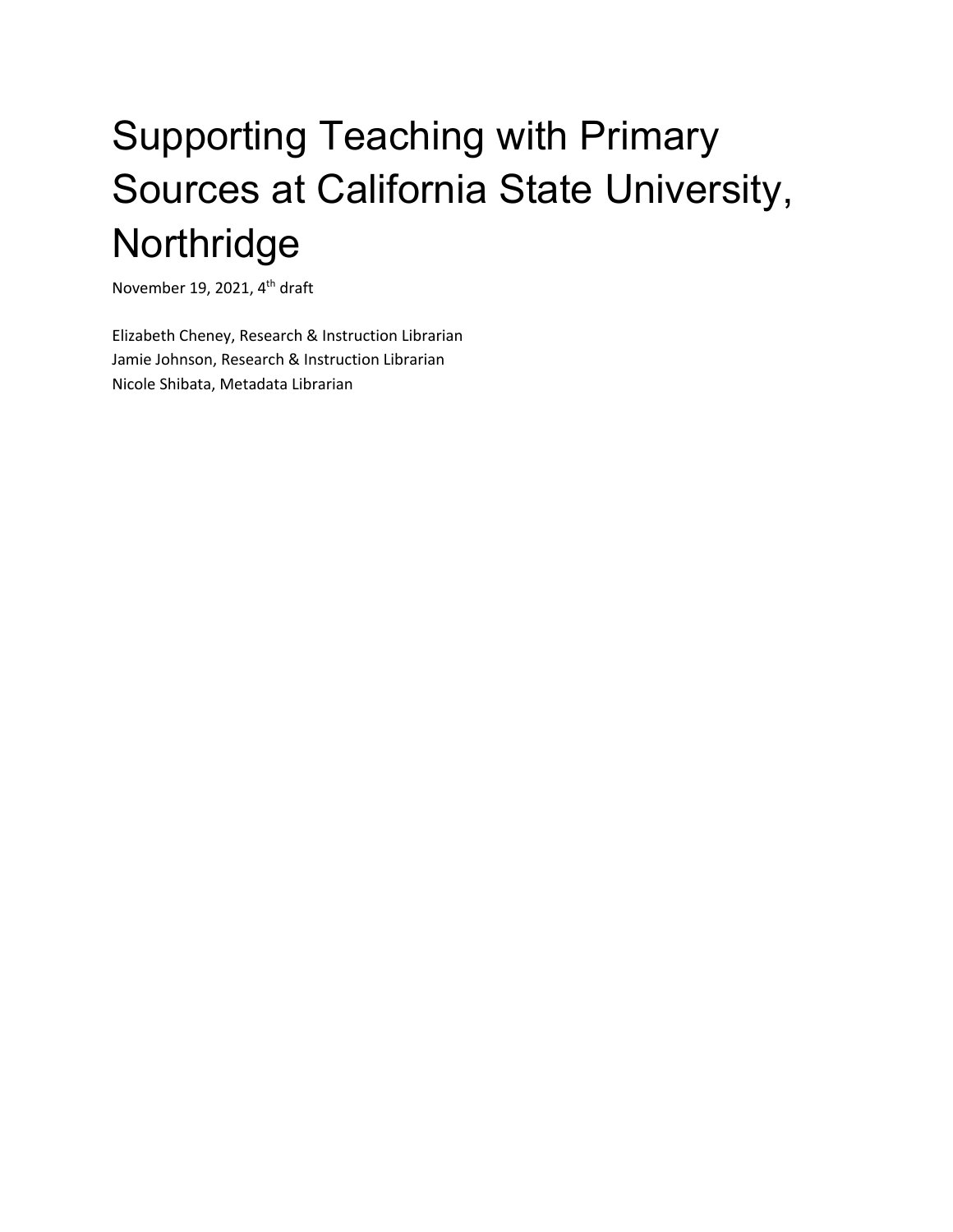| <b>EXECUTIVE SUMMARY</b>             | 2  |
|--------------------------------------|----|
| <b>INTRODUCTION</b>                  | 5  |
| <b>METHODS</b>                       | 5  |
| <b>FINDINGS</b>                      | 6  |
| <b>CONCLUSIONS</b>                   | 21 |
| <b>OPPORTUNITIES</b>                 | 23 |
| APPENDIX A: Sample recruitment email | 25 |
| APPENDIX B: Informed consent form    | 26 |
| APPENDIX C: Interview guide          | 30 |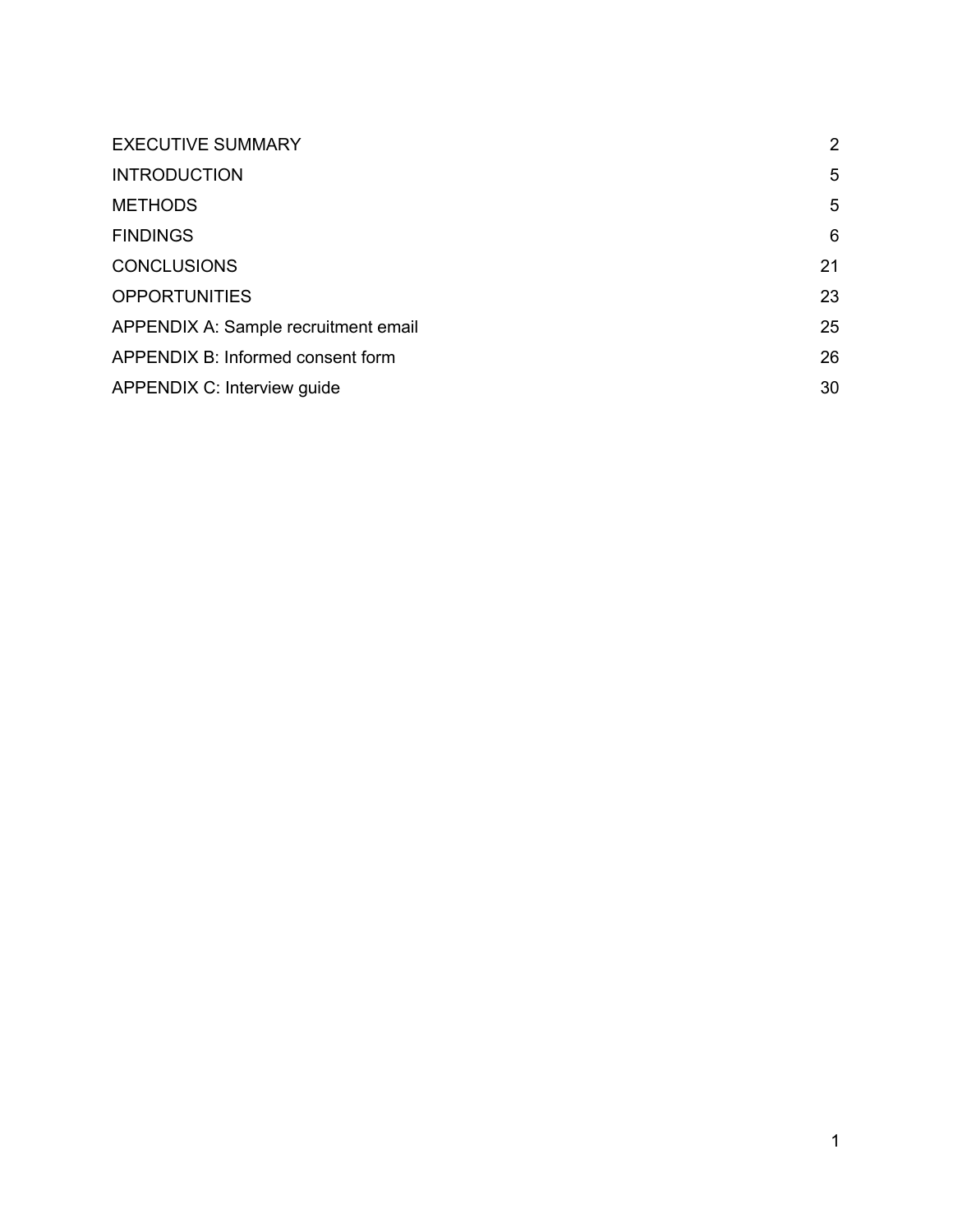# EXECUTIVE SUMMARY

## INTRODUCTION

In 2019-2020, librarians at California State University Northridge (CSUN) participated in a multiinstitutional research study coordinated by Ithaka S+R exploring how instructional faculty engage and teach undergraduate students with primary sources. Locally, the research team conducted fifteen semi-structured interviews with CSUN instructors who teach with primary sources to investigate and make actionable recommendations for how the library, and other campus stakeholders, can best support faculty and students.

## **FINDINGS**

## Course Design

Teaching with primary sources is a standard practice in some disciplines, particularly in the humanities where scholarship relies heavily on primary source research. Most participants in the study incorporated primary sources into their course design as a way to encourage deeper analysis and critical thinking among their students. As such, most opted not to use textbooks or secondary sources and tended to cobble together their own collections of primary sources for their classes. This was partly out of necessity since published course readers tend to be limited to certain topics and disciplines; and because the participants were conscientious of course material costs for their students.

## Pedagogy & Critical Thinking

Participants described several reasons for teaching with primary sources such as subverting classroom hierarchies and positioning students to interpret material firsthand without outside influence. For many instructors, teaching with primary sources cultivates students' enthusiasm and connection to the material, especially when diverse voices are incorporated. They also wanted students to be confident and capable of applying critical thinking skills outside the classroom. These transferable skills include having meaningful conversations, informed opinions, and understanding context around an issue.

## Student Learning & Primary Sources

Many participants addressed students' discomfort with using primary sources for the first time. They described a steep learning curve for students when finding and choosing sources, including how to use primary sources in their research assignments and how to construct an argument around these sources. Students who are unaccustomed to close, analytical reading and archaic or scholarly language also struggle with focus and comprehension of texts. Faculty report that students are often passive consumers of information who struggle to engage with primary sources beyond recall of surface-level questions. Furthermore, many students don't have the historical or cultural contextual information to effectively interpret primary sources. This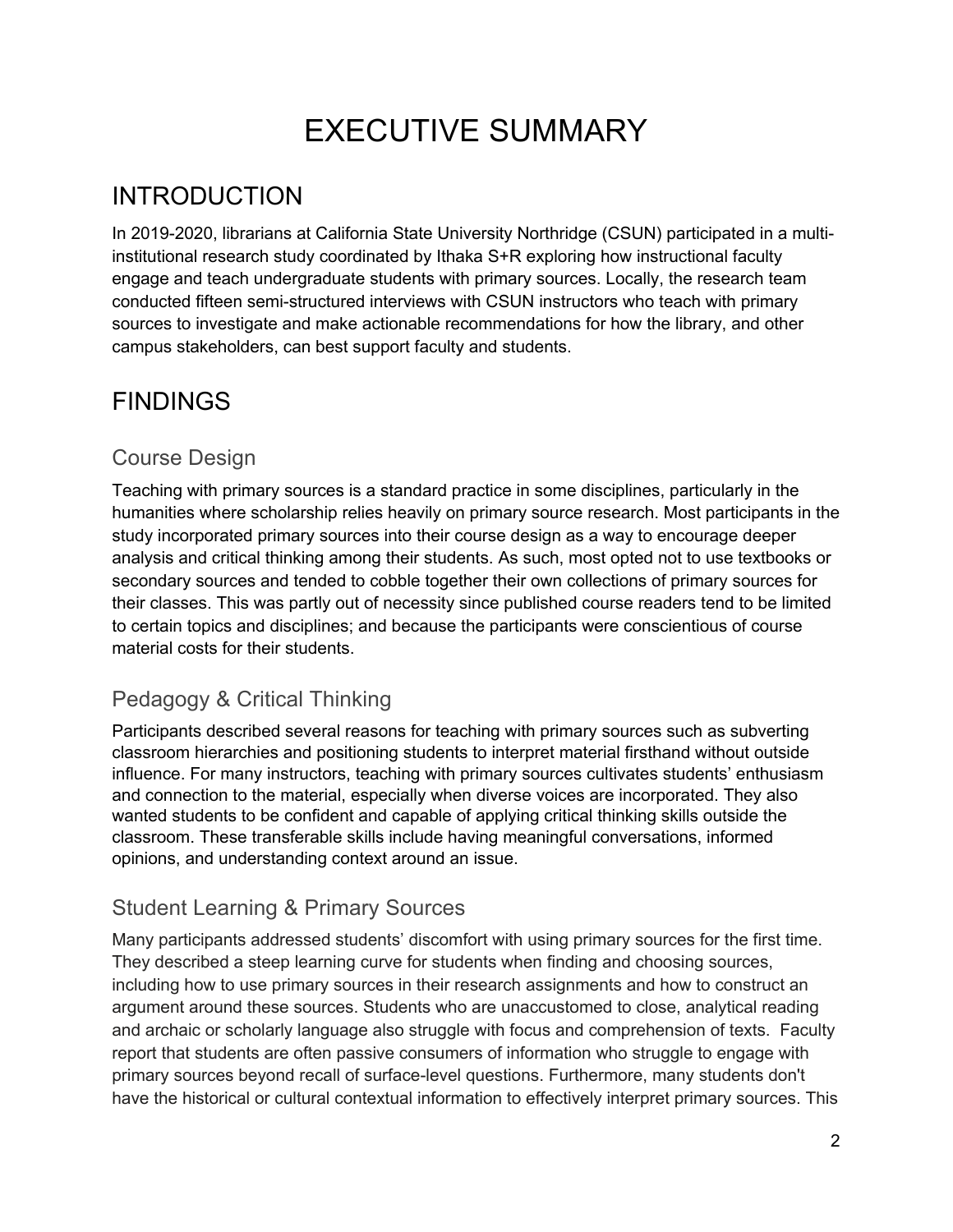is especially true when dealing with non-Western history or non-textual source material like artefacts and oral interviews. Finally, students often express frustration over the difficulty of learning to use archives and the limitations of archive holdings.

Many participants noted that spending additional time and direction to assist students with context and language can be beneficial. For example, faculty might provide a glossary or spend class time analyzing a text as a class in order to introduce the basics of reading and analyzing primary sources. Scaffolding assignments or introducing primary sources to students through smaller assignments throughout the semester, is another widely reported strategy to build student skills and confidence. While this requires additional work for faculty, participants reported that it was highly effective in building student learning.

## **CONCLUSIONS**

By examining course design, pedagogy, and common student challenges, our findings revealed three key themes: 1) primary source comprehension strengthens information literacy; 2) instructors need more support when teaching with primary sources; and 3) learning and equity gaps must be addressed through course design.

## Primary source comprehension and information literacy

Participants overwhelmingly preferred using primary sources in place of textbooks for both instructional content and to teach information literacy skills, particularly critical thinking, and cultural and historical contextualization.

## Course preparation and the need for more support

Because participants often taught large general education classes with students of varying academic backgrounds, abilities, and interests, they stressed the need to teach primary source literacy earlier and more consistently. Preparation was a significant hurdle, particularly finding appropriate primary sources and high quality, low-cost or no-cost editions and translations of primary sources. Navigating the vast and seemingly disjointed array of primary sources and tools available online is challenging for students and instructors alike.

## Student-centered course design

In general, those who developed successful course design models usually did so through trial and error or with assistance from an archivist or librarian. Overall, they found that assignments requiring students to conduct original primary source research were less successful particularly in lower-division courses where there was little or no coordination with an archivist or librarian. Students were most successful when scaffolding techniques were used to strengthen their primary source comprehension skills over time.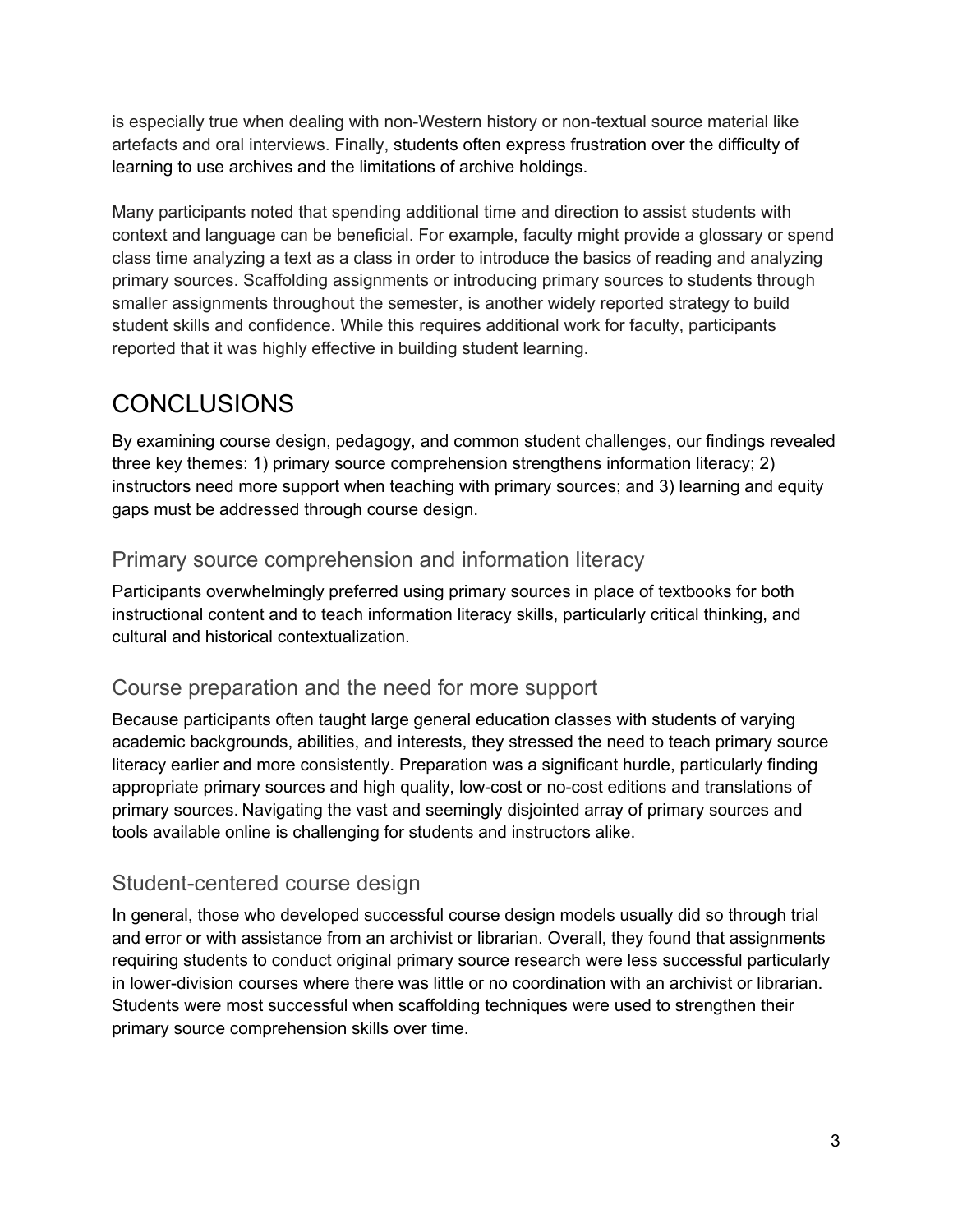## **OPPORTUNITIES**

## Welcome support from the library

Connect with a library liaison when designing or revamping a course. Librarians can help identify appropriate low-cost and no-cost primary source materials. They can also provide targeted information literacy sessions to help students effectively navigate and evaluate information resources, including primary source materials. Instructors can also embed a librarian in a course, ensuring that students have access to specialized research assistance throughout the semester. This is helpful when students are learning new modes of research that require incremental but consistent information literacy training.

## Training and tools

One of the top priorities revealed by this study was the need for more primary source teaching support for faculty. The library is well situated to do this by designing and offering workshops, self-guided training modules and one-on-one consultations to cover strategies for navigating local collections as well as national and international digital primary source databases. Additionally, the library can provide templates and guides to help instructors build effective primary source-centered assignments.

## Looking to the future

The Covid-19 pandemic has forced most instructors to re-examine and, in some cases, completely revamp their teaching practices. Similarly, many library services have paused or shifted to new modes of operation. As such, it is important to note that our initial reflections about how to support teaching with primary sources on an *institutional level* were geared towards pre-pandemic circumstances. One idea that remains relevant is increased investment in digital primary resources – whether through subscription databases or providing more support in digitization and digital collection infrastructures for high use, high impact local collections.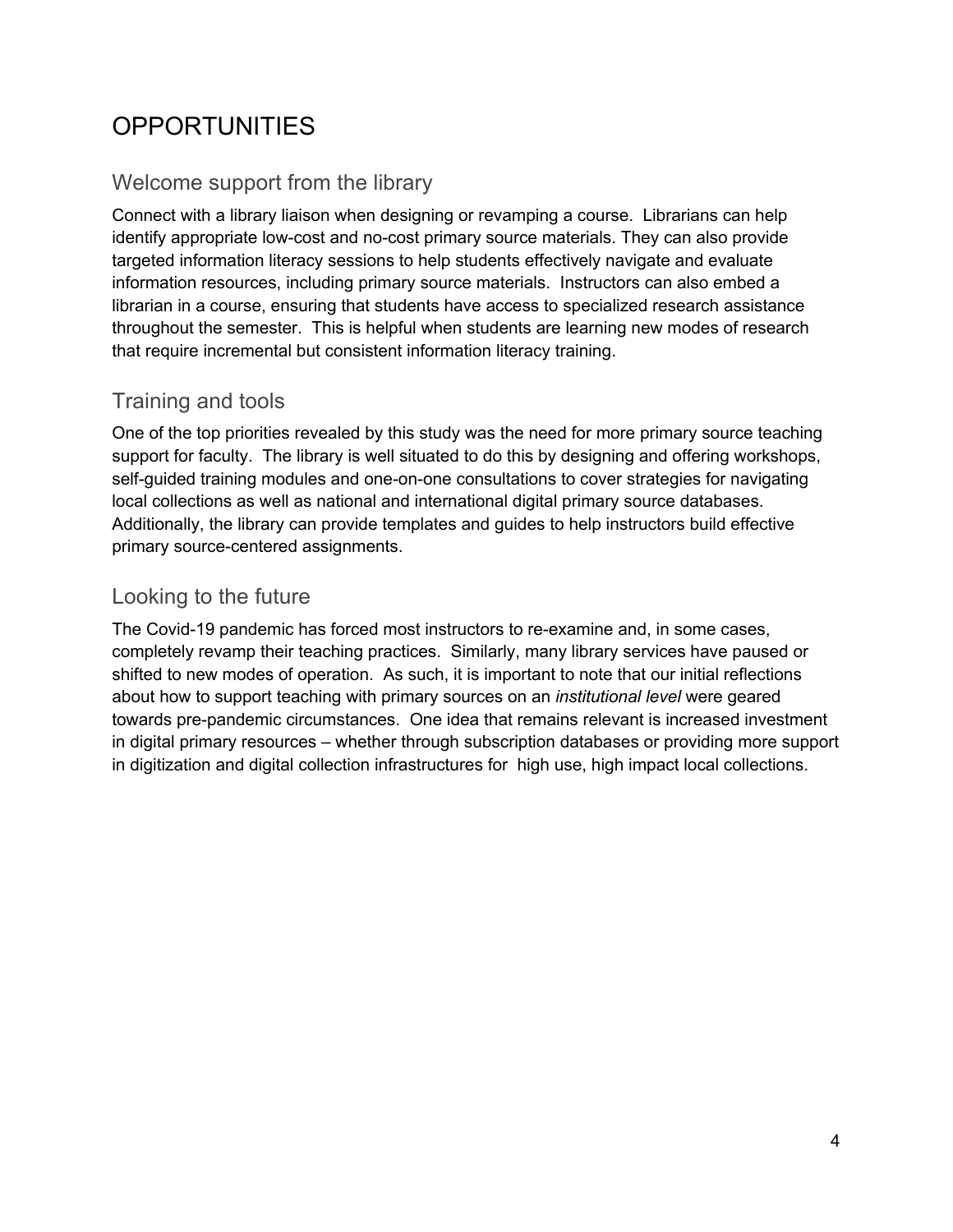# INTRODUCTION

In 2019, Ithaka S+R launched a Teaching with Primary Sources project exploring how instructional faculty engage and teach undergraduate students with primary sources. California State University Northridge (CSUN), along with twenty-six academic libraries across the United States and Great Britain, were invited to participate in a qualitative study to investigate how to best support teaching with primary resources. The goal of this research is to generate a rich description of instructors' needs for teaching with primary sources and make actionable recommendations for how our library, and other campus stakeholders, can best support faculty and students going forward. This report summarizes CSUN's University Library local findings and major themes identified through interviews with fifteen teaching faculty members teaching with primary source materials.

Located in Los Angeles' San Fernando Valley, CSUN is one of twenty-three California State Universities with a population of nearly 40,000 students and 4,000 faculty and staff members. The CSU system is the largest four-year public university in the United States. CSUN is a majority-minority institution and proudly designated as a Hispanic Serving Institution (HSI) and an Asian American, Native American, and Pacific Islander Serving Institution (AANAPISI). The University is committed to seeking "opportunities to celebrate diversity and to forge pathways for access and cross-divisional collaboration in support of inclusion."<sup>1</sup> Findings in this report include themes related to the diversity of our students and signal the importance of equity, inclusion, and accessible primary source instruction materials.

# **METHODS**

Participation in the study was open to any CSUN instructors who have taught undergraduate students with primary sources. We identified candidates through consultation with the library instruction coordinator and the Special Collections and Archives librarian, who suggested numerous faculty whose courses draw heavily on primary sources. Other candidates were identified from our own instructional contacts and campus networks.

In Summer and Fall 2019, we recruited faculty for this study via email. In our initial conversations with faculty, we asked them to describe how they incorporate primary sources into their undergraduate courses in order to ensure that they were in-scope for this study. For the purposes of this project, we only recruited instructors of record for undergraduate students/classes. Graduate students were not included. In order to determine whether or not faculty courses were in scope, we relied on the definition of primary sources from Ithaka's Implementation Guide:

We are defining primary sources as historical or contemporary human artefacts which are direct witnesses to a period, event, person/group, or phenomenon, and which are typically used as evidence in humanities and some social science research.

Fifteen faculty from various departments (including history, political science, anthropology, music, queer studies, English, Chicano/a Studies, liberal studies, and kinesiology) ultimately

<sup>1</sup> https://www.csun.edu/sites/default/files/CSUN%20Diversity%20Initiatives.pdf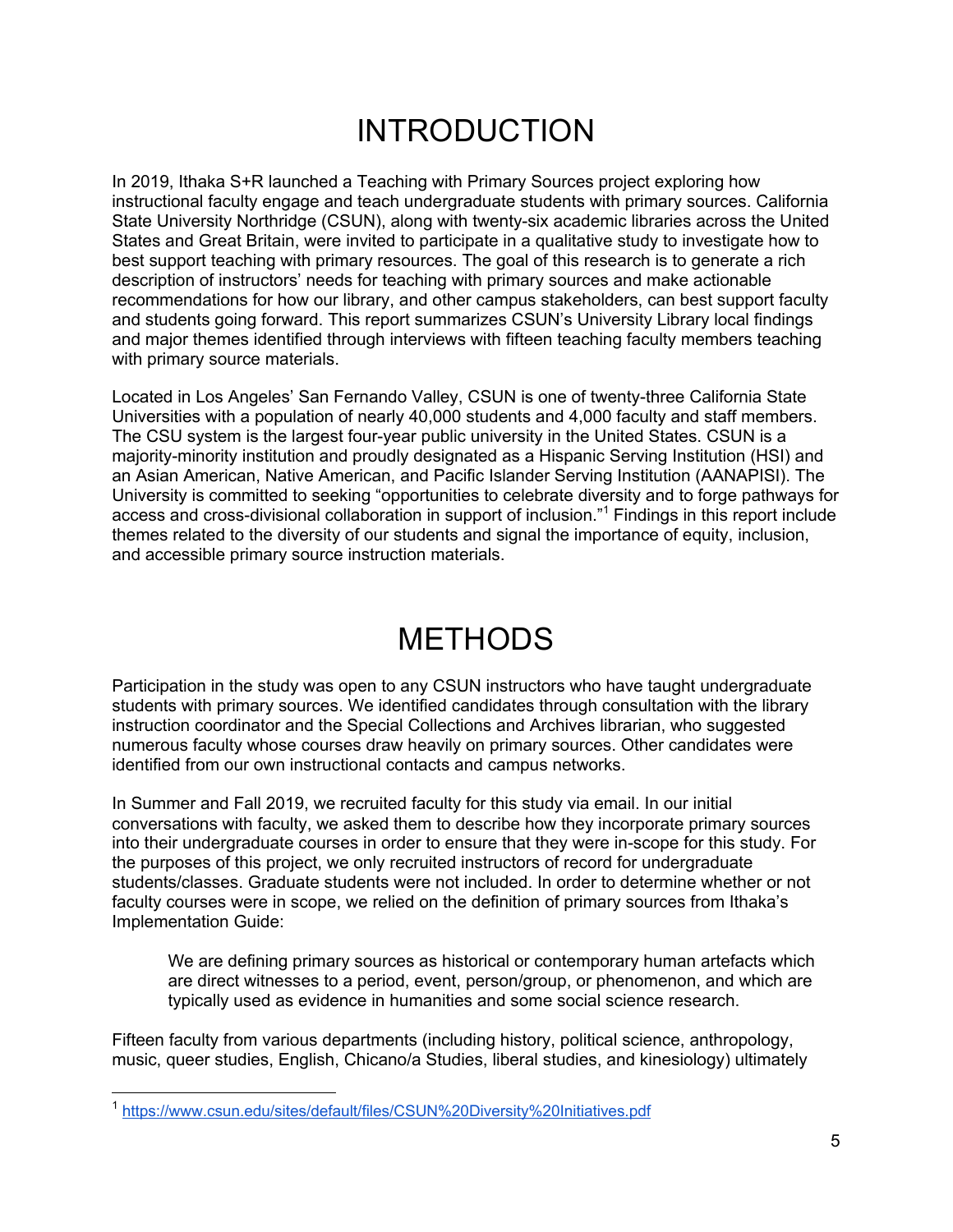participated in the project. Discipline-wise, we had a relatively varied set of participants. The greatest number of participants came from history with six, and two more came from anthropology, but all other participants represented distinct disciplines.

Participants included faculty from different ranks, tenure-track and adjunct. The breakdown was three lecturers, one assistant professor, five associate professors, and six full professors.

Our study was not entirely representative of all the social sciences and humanities disciplines at CSUN. For example, only one of our ethnic studies departments, Chicana/o studies, was included. Moreover, we weren't able to include faculty from potentially relevant departments such as art history, modern and classical languages, and sociology. However, these might provide avenues for future research at CSUN.

The semi-structured interviews took place in October and November 2019. Most interviews lasted about one hour and were loosely guided by an interview guide of key themes and questions. However, the team agreed on flexibility, so we could follow up on unique or unexpected topics that emerged in the course of an interview.

The team opted to use an external transcription service in Spring 2020. Once we had the transcripts, our team made corrections and anonymized the information (removing course names and local references that would potentially identify participants) before sharing transcripts with the Ithaka project coordinators.

Next, we developed codes by reading through the transcripts several times. First, individual team members developed our own set of codes; then we compared codes, combining and grouping sets to achieve a consistent and organized code structure, often referring back to the transcripts during this process. The team manually coded the transcripts and began identifying themes before writing the report, which is organized around major trends and themes found in the transcripts.

# FINDINGS

## COURSE DESIGN

### Discipline-specific considerations

Teaching with primary sources is a standard practice in some disciplines, particularly where scholarship relies heavily on primary source research. History may have the most direct connection between primary source comprehension and student learning outcomes. Much like detectives searching for evidence to solve a case, historians use primary sources as evidence to answer or examine a historical question. Similarly, within anthropology, primary sources are generated and used as a part of ethnographic research. Although these materials are often referred to as "evidence" or "artifacts" rather than "primary sources," analyzing original materials is central to students' understanding of cultures. For a course on the cultures of Africa, a participant in the anthropology department plays recordings of Radio Africa broadcasts during class to convey the diversity of voices, experiences and dialects across the continent. Political science is another discipline where primary sources are commonly used in teaching and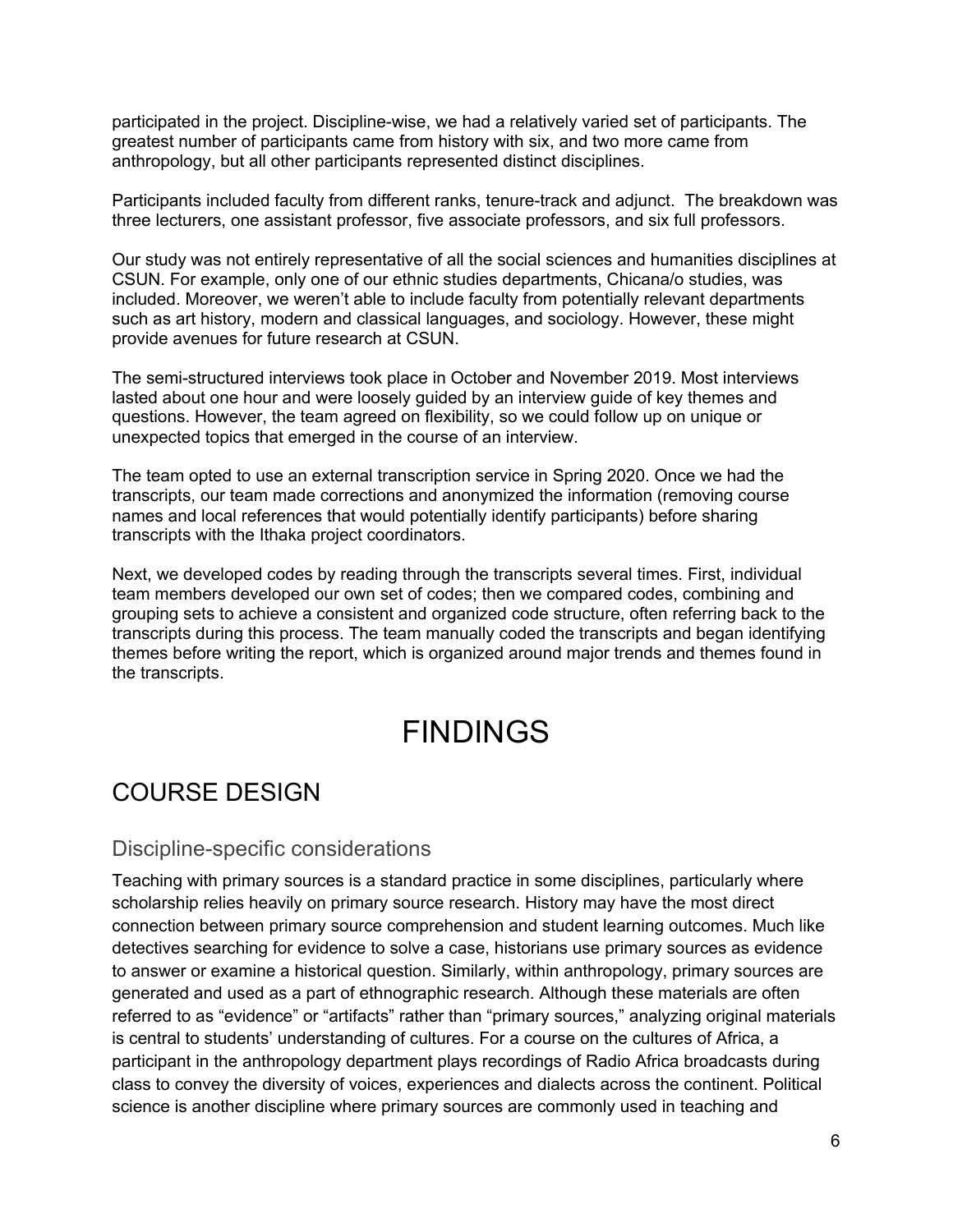research. One participant in the political science department assigns canonical primary source texts like Plato's *Republic* and Thomas Hobbes' *Leviathan* for a political theory class, but also incorporates legal primary source readings like court proceeding notes and a visit to the University's Special Collections and Archives (SCA) department into an undergraduate public law course.

### Instructor experience

Past experience plays a major role in an instructor's decision to incorporate primary sources into their courses. While primary source comprehension is foundational to research and scholarship in disciplines like history and anthropology, many instructors are not inclined to teach with them. In fact, many do so because they had a positive learning experience as a student. One participant who teaches in the Chicana/o studies department spoke of their early exposure to primary sources as an undergraduate studying history:

I would see my professors in the [archives]...when I was working on my project stuff. So, it created a sort of community around using primary sources. And, at the time...a lot of my instructors, including the graduate students who were my instructors, they really developed assignments that got us using them.

For many disciplines, however, teaching with primary sources is a somewhat novel practice. One participant acknowledged that their teaching methods veered from those of department colleagues who tended to use textbooks and secondary sources as well as assessment tools like multiple choice tests. A sociologist by training, the participant was inspired by their own experience as a student:

I was looking at how these professors would have used their own primary sources from their own research...at the time, it struck me that they were confident enough to use their own research in classes to illustrate whatever points or whatever arguments they were trying to make.

Another participant who teaches in the queer studies department reminisced about working with primary sources as a student:

I myself was a student in undergraduate classes using primary sources...I relish the opportunity to be in those classes and to go through the discovery processes that happened in those classes. I'm fortunate that from the get go, I was given great educational opportunities and witnessed great teaching.

## Course materials

Most participants incorporated primary sources as a way to encourage deeper analysis and critical thinking among their students. As such, many expressed unease surrounding the use of standard textbooks and other secondary sources. One history instructor was careful not to include secondary analysis in students' readings: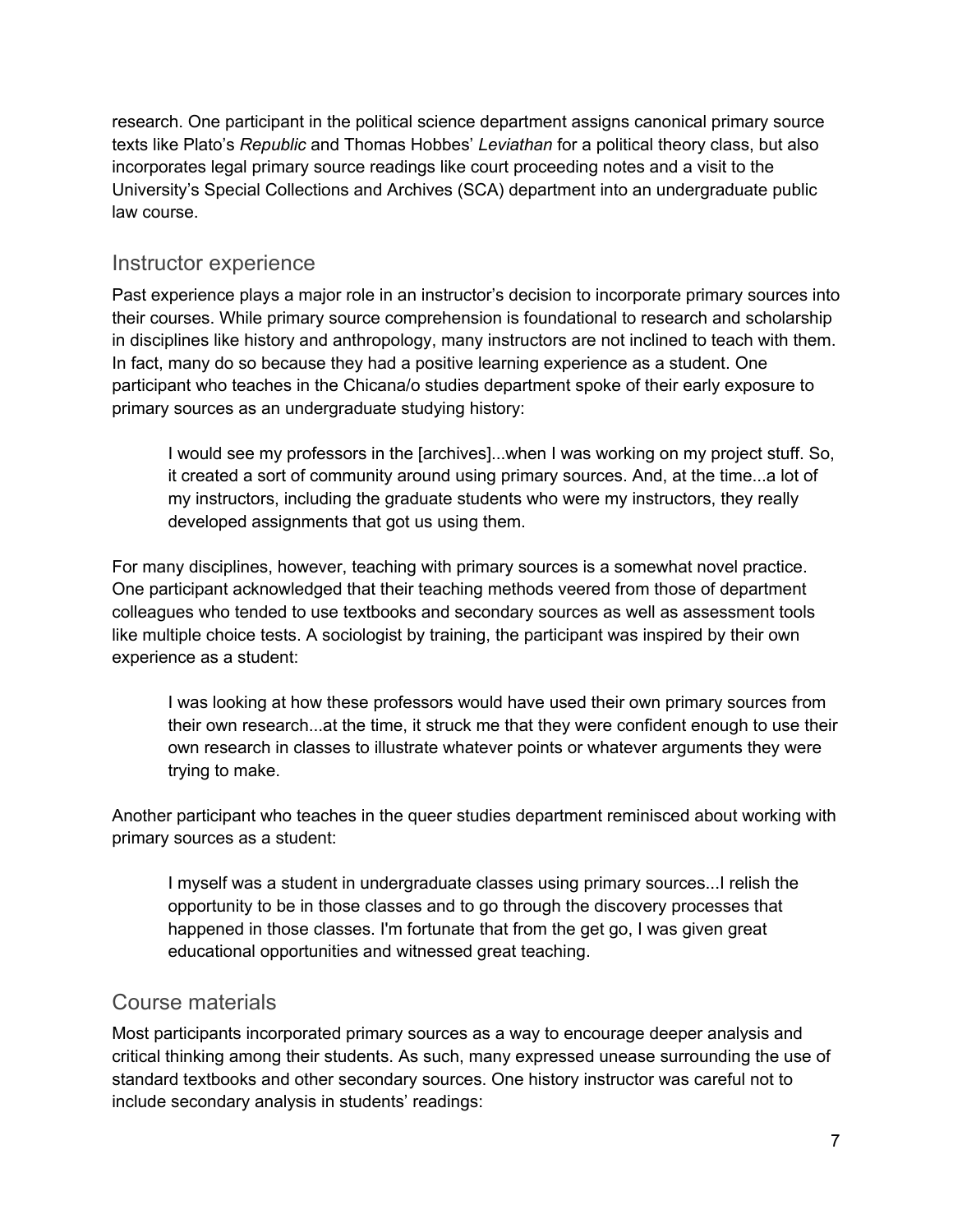There are many times that I will consciously cut out the introduction to a text that I'm photocopying for students and giving to them and because the introduction is more or less telling them what to think about the document and we want them to go in with questions and think about what's going on.

Primary source readers, which are published collections of primary sources, either in full or excerpted, are commonly used in place of traditional history textbooks. In fact, three out of seven history instructors interviewed taught from a primary source reader, whereas instructors in other disciplines usually cobbled together their own collections of primary sources for their classes. Although these readers are primarily used within the field of history, they are not widespread across all historical topics, especially those not widely taught in the US curriculum. For instance, one instructor who teaches a German history course, has trouble finding primary source readers covering post-World War II Germany:

Because the discipline is what it is, we tend to focus on certain aspects, and that is US wide and UK wide. So if you were to look for a similar source book on 1970's Germany, not a chance, right? … Same thing for East Germany. East Germany is a complete desert in terms of these kinds of primary source books.

Some instructors found that alternative, non-textual formats appeal to their students. One participant incorporates primary source audiobooks into their course to accommodate the many students commuting to campus. Another, who teaches history, uses fiction in the absence of good primary sources to provide a different perspective on a topic or give students a better sense of time and place. One participant who teaches a western civilization history course presents objects to the class to provoke discussion. For one lecture, they present an antique soap saver - something that most students have never seen or heard of - to make a point about the shift from a "culture of frugality to the rise of...throwaway consumerism."

The issue of high course material costs was brought up as a concern among eleven of the fifteen participants. In Fall 2019, 55% of all undergraduates enrolled at CSUN were Pell grant recipients.<sup>2</sup> In fact, the Office of the Chancellor found in a 2016 study of the CSU system that 21% of CSU students were food insecure and 8.7% lacked a permanent residence. A second phase of the study conducted two years later in 2018 found a rapid increase to 42% food insecure students and 10.9% without housing.<sup>3</sup> With so many CSU students on federal financial aid and many struggling to meet their basic needs, CSUN faculty are well aware that high course material costs are a concern and often an impediment for many of their students. In an effort to alleviate these costs, participants try to incorporate free and low-cost materials whenever possible. In fact, most compile primary sources that they find in readers and textbooks, while conducting archival research, and from various sources on the internet, which

<sup>&</sup>lt;sup>2</sup> https://www.csun.edu/counts/standard.php

 ${}^{3}$ Rashida Crutchfield and Jennifer Maguire, "Study of student basic needs." California State University Basic Needs Initiative. Accessed July 28, 2020. https://www2.calstate.edu/impact-of-the-csu/studentsuccess/basic-needs-initiative/Documents/BasicNeedsStudy\_phaseII\_withAccessibilityComments.pdf.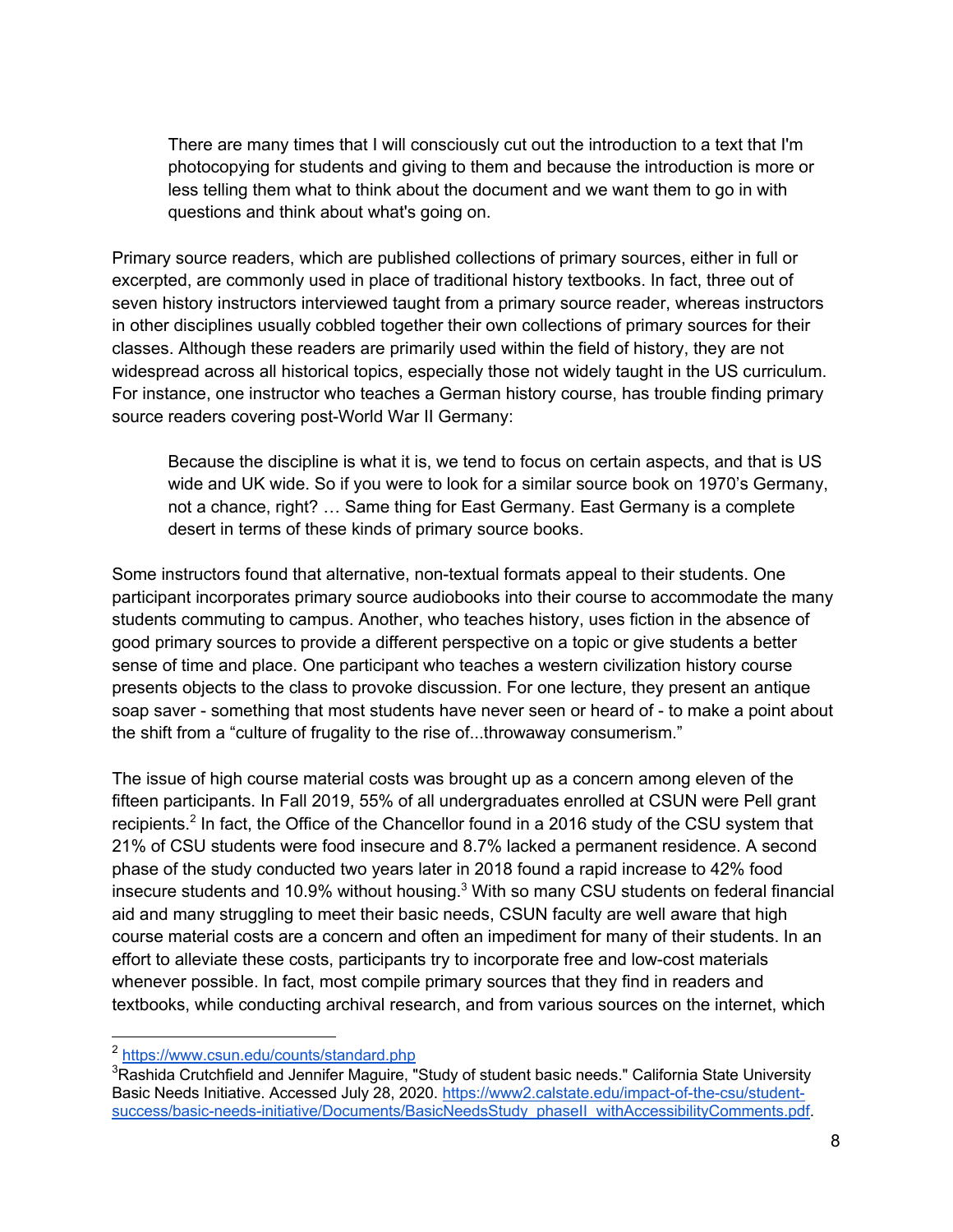they then distribute through the campus learning management system (LMS) or through other means like self-produced readers or photocopies. This is by no means is an ideal workaround. Copyright and ADA accessibility pose challenges when acquiring and distributing course materials in this way. For instance, one English instructor acknowledged the difficulty of sharing course materials piecemeal particularly for sight and hearing impaired students:

I've had multiple instances with students in the past who I have to, you know, make sure that everything's OCR readable, and that's not always possible or easy depending on the text, especially, if they want to bring in new writing from like the *New Yorker* or something like that.

Another major challenge to providing low-cost and no-cost primary source materials is locating quality editions and translations of works. Ebook and audiobook websites like Project Gutenberg, the Internet Archive's Open Library and LibriVox seem at first glance to be goldmines of free, public domain digital materials. However, most are older and oftentimes out of date editions and translations of texts. These older texts frequently omit contextual information that may be needed for the contemporary reader. Language and translation styles change over time and if a text is difficult to read or understand, students are less likely to read the material and when they do, they often struggle with comprehension. One participant spoke of this dilemma when assigning students early translations of texts:

The stuff that's in the public domain relies on like 19th century English that's really hard for students to read. And this is actually my current soapbox about trying to reduce the cost of course materials because that pushes you to look for stuff that's in the public domain and those are much older editions and students don't have a 19th century vocabulary.

Given instructors' time restraints, online resources were preferred, though many reported that finding relevant and reliable primary sources whether in-person or online was challenging and time intensive. Participants lamented the lack of time they have to prepare and update their courses each year. One instructor who struggled to find quality translations hoped to conduct and compile their own translations into a reader but was not granted the release time to do so. The correlation between new and innovative course design and instructor course load is not surprising. At a large state university like CSUN where the student to faculty ratio for undergraduates is 30.5 to 1, instructors may be less inclined or simply unable to design the types of classes they might at a smaller university with more resources.<sup>4</sup> One instructor who previously taught primary source research-heavy history courses at smaller universities simplified their course design at CSUN because they could no longer give the same focused attention and guidance to individual students that the assignments required.

<sup>&</sup>lt;sup>4</sup> https://www.csun.edu/counts/course\_level.php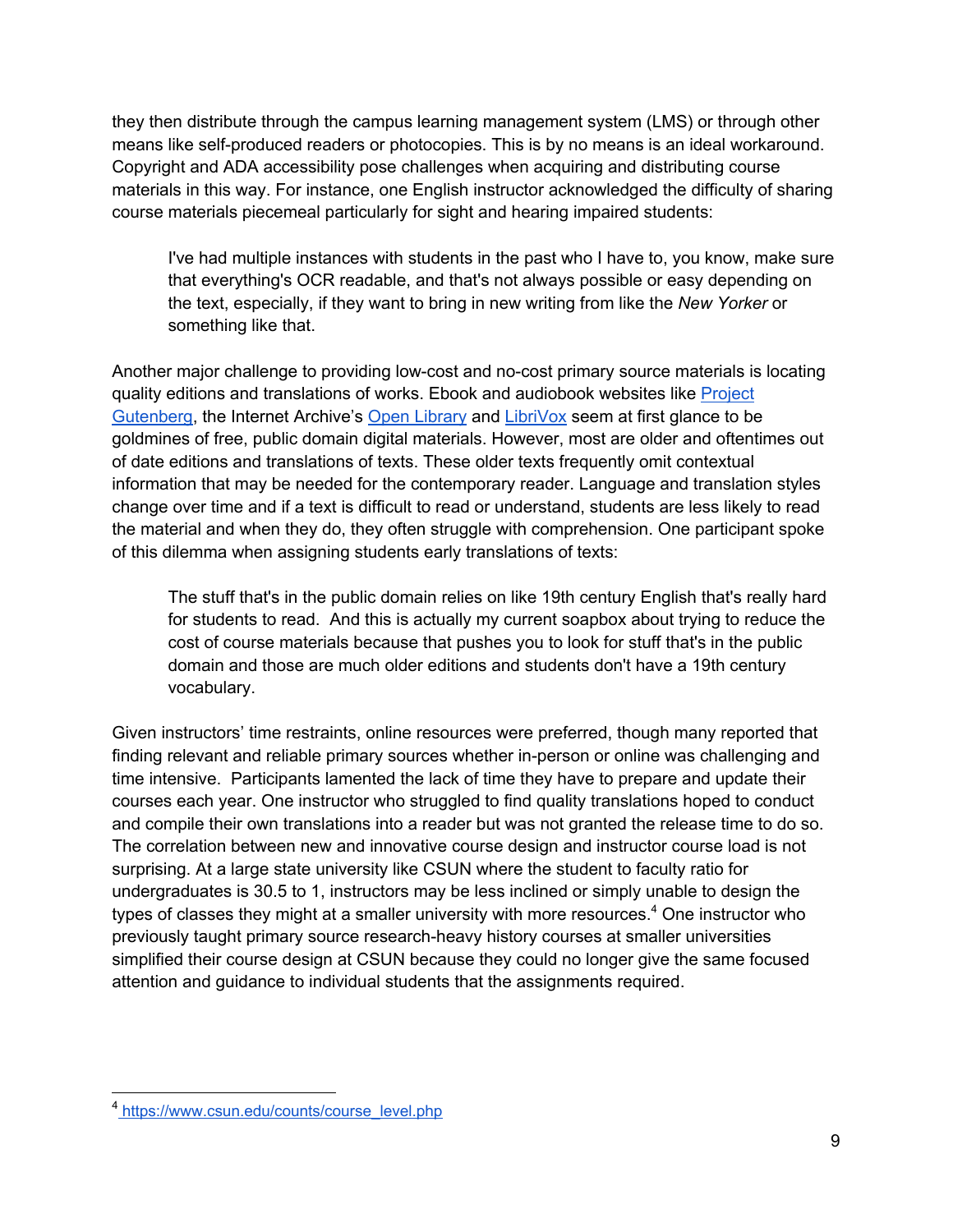## **Assignments**

Most participants chose not to assign projects requiring original primary source research because of the overwhelming amount of preparation and guidance involved in getting students up to speed with their research skills. This is true particularly for lower-division general education courses where critical thinking skills, not primary source research are a key learning objective. Instead, several noted that they provide primary source materials for students to study and use in their research assignments. For instance, the instructor mentioned in the previous section, who simplified their courses when coming to CSUN, now has students write a critical analysis of one of the assigned primary source readings instead of conducting original research. Another participant found that shorter, lower stakes research papers were effective in flattening the learning curve for students who were just learning the research process.

Assignments that test students' ability to analyze and understand primary sources were also common. Shorter, more frequent assignments proved to be effective here. One participant who prefers to assign book-length primary sources initially had students write a paper after reading two primary source texts. Unsurprisingly, students tended to procrastinate reading and writing, resulting in rushed, mediocre papers. When the instructor decided to break it up into smaller assignments following each reading, more students turned it in and the quality of their work had improved substantially. Another instructor had positive results combining short, low-stakes assignments with major papers. Students are assigned weekly "reaction papers" based on the readings, which are not graded for content, but serve to engage the student throughout the semester. Paired with class discussions these assignments are designed to help students analyze and articulate concepts and ideas that they can later bring to their final papers.

## **Collaboration**

Whether sharing syllabi or collaborating on course design, many participants have sought the guidance and assistance of others when teaching with primary sources. Nine participants mentioned doing this in a somewhat casual, information-seeking way such as sharing and borrowing syllabi or workshopping ideas with colleagues. Fourteen worked with a librarian either for general information literacy instruction or to visit SCA. One history instructor reported being pleasantly surprised by students' enthusiasm during their SCA visit, but unsure of how to effectively incorporate the collections into the course beyond a class field trip. Another instructor brought their public law class into SCA to view materials in the Vern and Bonnie Bullough Collection on Sex and Gender to demonstrate the concept of legal obscenity. Having the students view the materials in person was especially important for the instructor who felt having a visceral reaction was "central to understanding what the legal definition of obscenity is trying to capture."

Most SCA visits, however, are designed around students' active use of collection materials rather than a simple show and tell. For the 2018-2019 academic year, SCA reported 25 total instruction sessions, 18 of which had an optional or required use of SCA materials after the session. In fact, two interviewees reported collaborating with SCA on course design. One queer studies instructor noted that the capstone course was designed in cooperation with the special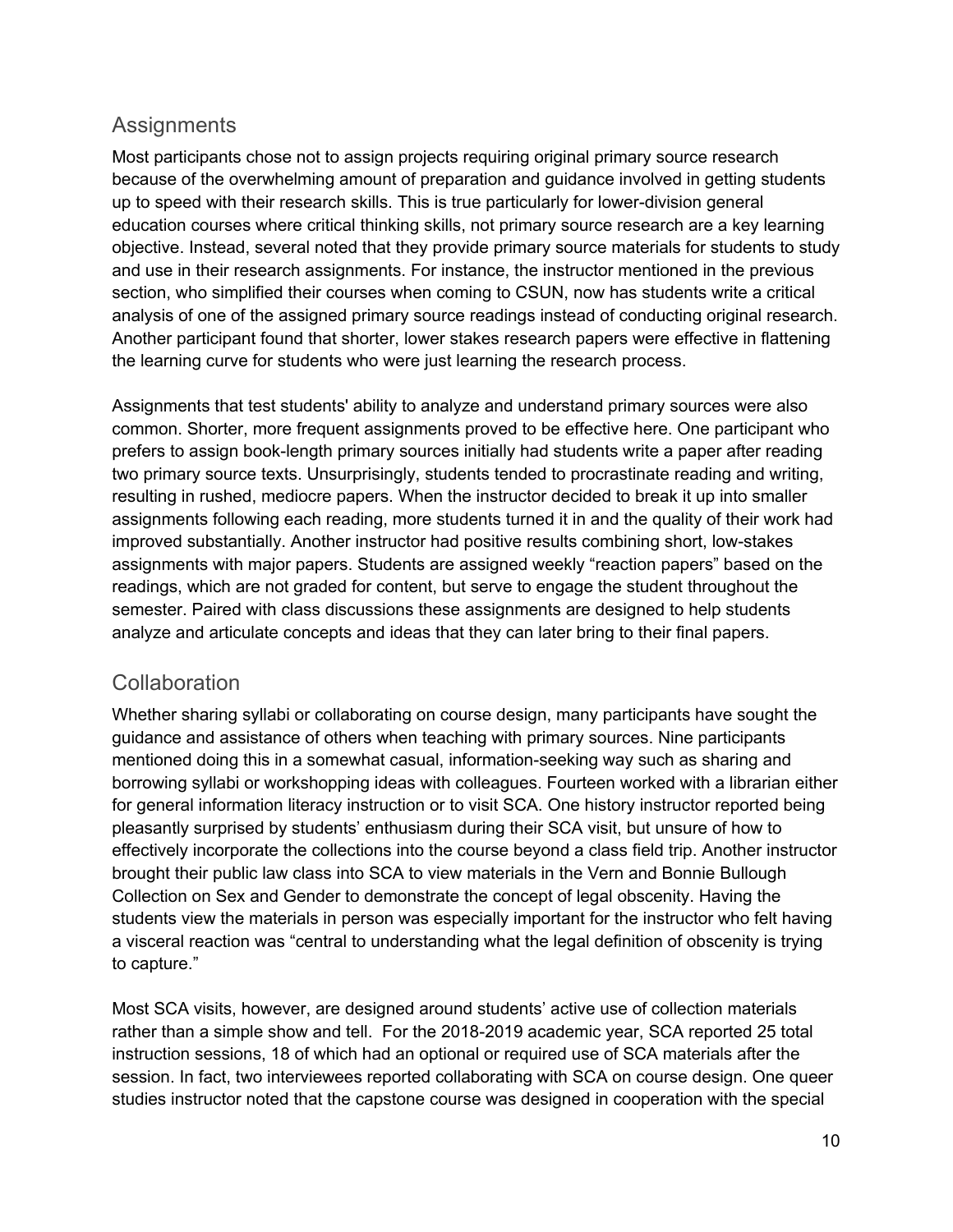collections librarian and has a primary source research requirement built into it. Although the instructor did not design the course, they explained that the objective was for students to "choose a research question that relates to queer studies, but which can be answered via a deep dive adventure...in the archive and that being all primary sources, and then link that to secondary sources in theory." Another participant who teaches in the English department works with the special collections librarian on public humanities service learning projects for upperdivision English courses.

There was also some collaboration reported among faculty. Two participants noted separately that they designed their courses in concert with one another. Both courses - one focused on anthropology and the other, landscape archeology - are anchored in a study of the local region. The instructors saw the potential to show students "that the sub-disciplines of anthropology actually resonate" by looking at both the archeological angle of a project as well as the cultural perspective. They organized field trips, guest speakers, as well as projects where students from both classes had the opportunity to work with one another. It later inspired a practice within the entire anthropology department to teach around a particular theme each academic year.

## STUDENT LEARNING OUTCOMES

Throughout the interviews, instructors emphasized the importance of establishing clear student learning outcomes (SLOs) and course objectives. Whether their students were majors or nonmajors, participants had clearly outlined goals and academic standards for how students should progress. In fact, thirteen out of fifteen syllabi collected included clear SLOs or course objectives. As one interviewee expressed, "my number one goal is to have them be better thinkers, better readers, better writers… because that's, you know, those are the skills that they're going to get from a history course." This sentiment was conveyed amongst all participants regardless of discipline. It was clear throughout all interviews that primary sources played a pivotal factor in developing these skills. Subtopics related to SLOs that will be discussed in this section are: Upper-Division vs Lower-Division, Critical Thinking, Understanding Context, and Real World Application.

## Upper-Division vs Lower-Division

Overall, student learning outcomes were inherently different for lower-division versus upperdivision students. In general, participants expressed fewer expectations for lower-division students. They assigned shorter reading assignments but still had to be very particular about the content. If too laborious, they risked students not engaging with the material and skipping the reading. With upper-division students, most interviewees assigned more challenging, longer course readings, and expected students to find their own primary source materials for their writing assignment(s). In some courses, upper-division students were responsible for creating their own discussion questions and leading the class though that week's readings. This added another level of participation, engagement, and enthusiasm for classroom discussions when peers are in leadership roles in the classroom.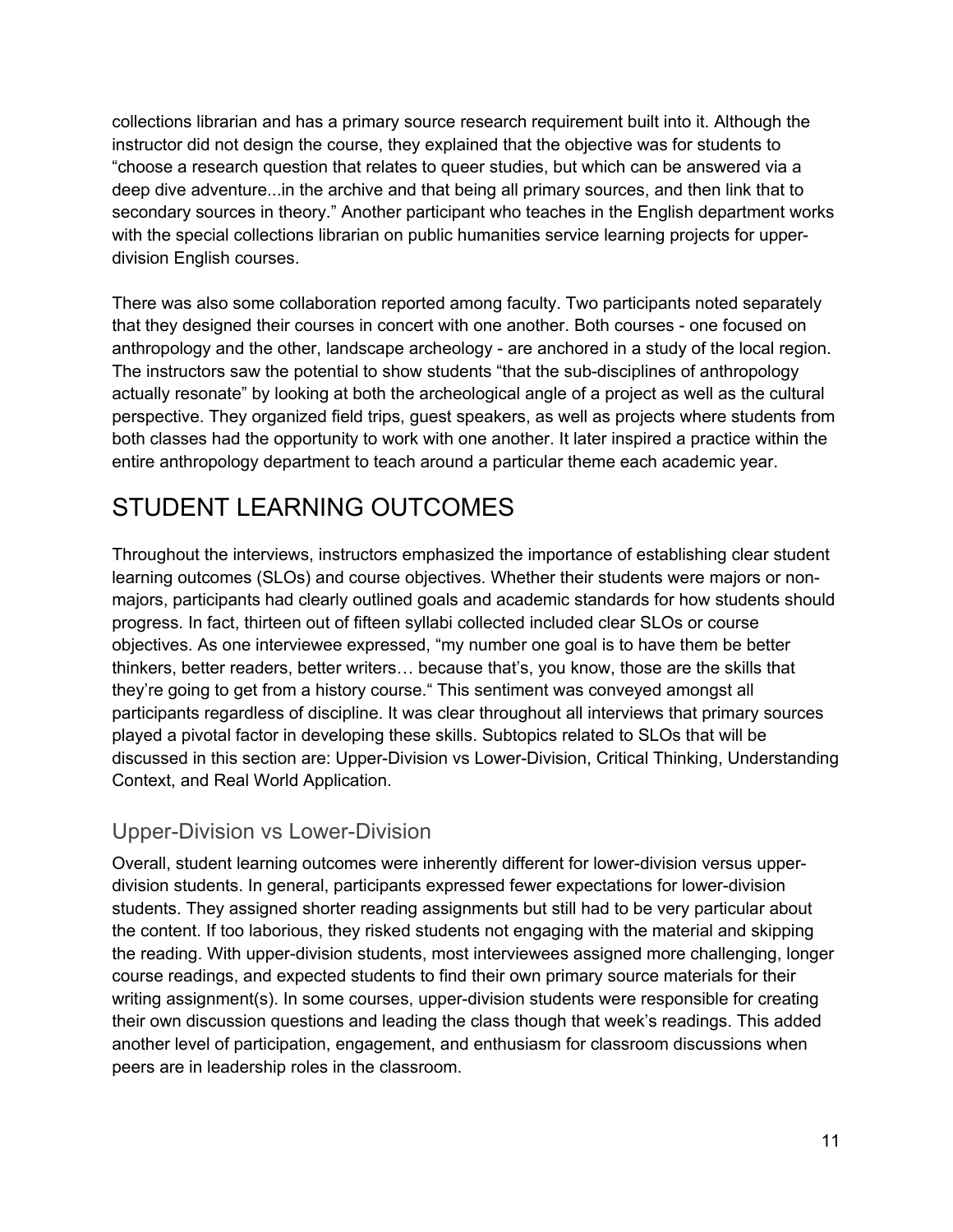As one participant outlined, the main goal for lower-division students was that they become critical thinkers who "won't get duped eventually by numbers, or you know, fake information fake news". However, the goal for upper-division students (with the same professor) was to learn Latin American history as a discipline. Participants in social and behavioral sciences and humanities had pedagogical aims for upper division students to conduct archival research and in some cases expectations to use the Library's archive. Navigating an archive and getting hands on experience appeared to be discipline-specific objectives.

## Critical Thinking

Using primary sources to exchange ideas and draw conclusions through critical reading and writing was a major theme across disciplines. A majority of participants indicated that primary sources were the best type of source to engage students and an effective way to build critical thinking skills, mainly through classroom discussions and writing assignments. As one instructor noted, "I want them to think about historical processes and find ways to articulate their ideas about those processes in both, you know writing and orally." Most participants use classroom discussions as an opportunity for direct student engagement with primary source material and have a dialectic exchange of ideas that would cultivate enthusiasm for their class.

Some participants determined that primary sources were the ideal vehicle to build critical thinking skills mainly due to the very nature of the material. Students can interpret the material first hand without undue influence and participants value the different student points of view. The emphasis for many participants, especially those in history, was not simply reading and memorizing a text, but for students to be able to connect to the material in meaningful ways. Students must engage with the material more thoughtfully and become attentive readers on how they approach texts in order to understand the nuance of the material.

One interviewee shared that they will often not include the introductions or secondary sources because that material might hinder students from developing their own analysis. They want students to form their own opinions and secondary sources and introductions inhibit the reader from fully developing their own thoughts and critically analyze the texts to form their own conclusions or make their own argument. This sentiment was felt among many of the interviewees in conjunction with a sense of being critical and skeptical of the material.

I think primary sources give them an opportunity to think critically about specific processes, but apply to the people experiencing those processes… I don't think you can teach history without primary sources…

One participant shared that these discussions subverted classroom hierarchies and created a level playing field, one without authoritarian rule. This concept was important for the instructor because it empowers students and creates a more inclusive learning environment. For example, in a classroom discussion analyzing primary source texts, while the instructor might be a more agile or experienced reader, their students often come up with different interpretations. This in turn empowers students to discover their interpretative speaking voice. A shared connection among many participants was that one of the goals of learning is empowering students.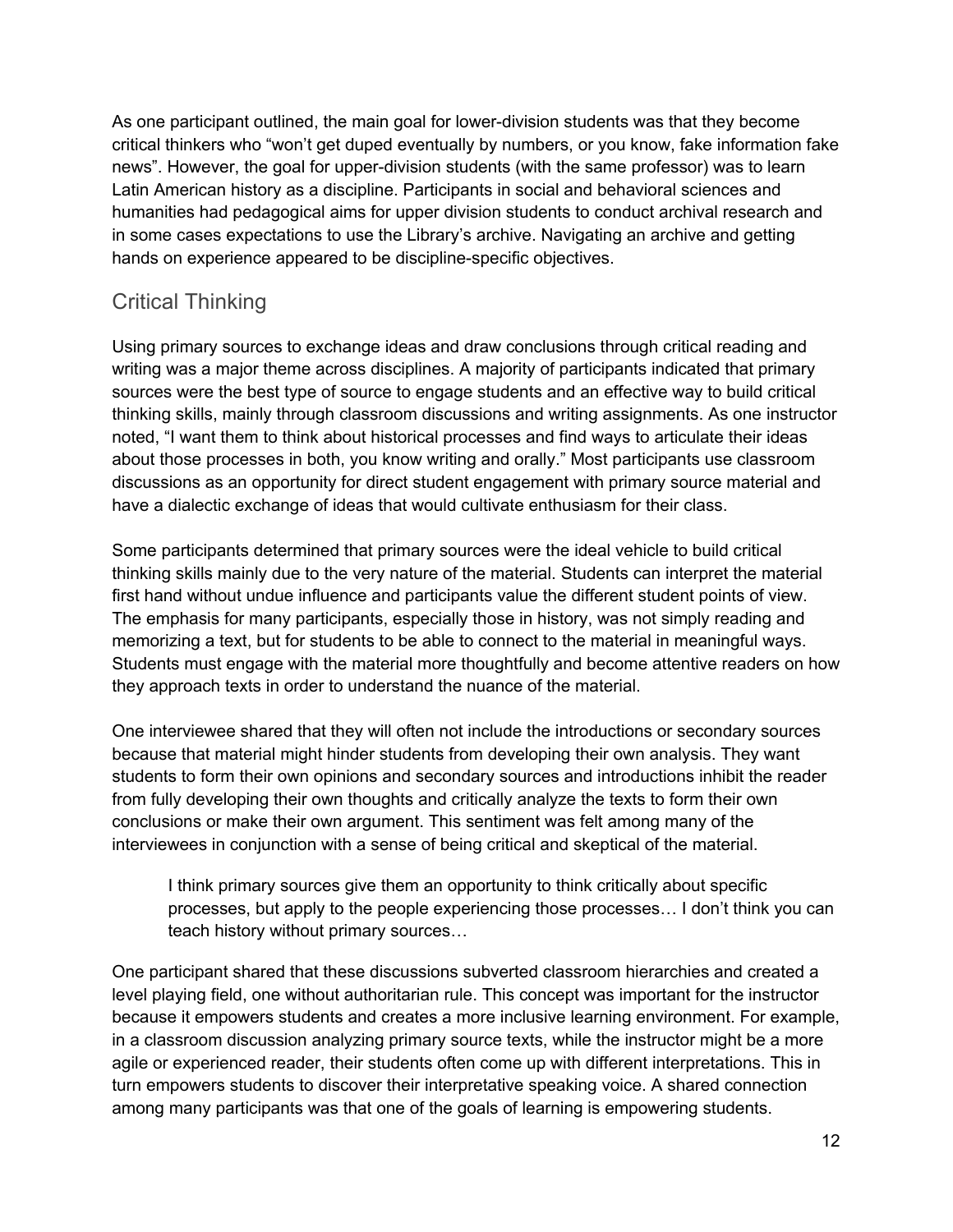I found that the use of primary sources assists the students in learning to make an argument, which I think is a really important skill in a lot of my classes, and it gives students a sense of empowerment… and I really like students to feel that they are creators of knowledge in the classroom.

There were some challenges with building students' critical thinking skills. Participants noted that students often struggle with the primary source material. What is notable is that interviewees want students to struggle with the material and feel this is part of higher education and the goals of the classroom in developing better critical thinking.

Kant is really hard to read, but that's kind of the point… I want them to really bear down and have an experience where they're struggling to make something out sentence by sentence to get them to practice doing that. That's the main challenge.

Another aspect of critical thinking is the issue of transparency and bias in primary source material. Primary source material can be biased and holds different meanings depending on time period or cultural perspective. This came through in with a history faculty member whose readings include the Bible, Quran, and other religious texts.

They're not used to reading a religious source as a historical document. So, we also end up talking about how to read a source, right… what I want them to get from the source is not what they're going to get in a Sunday school or Mosque school like Madrasa.

For this class in particular, they spend a lot of class discussions understanding and interpreting pieces of religious texts, sometimes taking it line by line or even word by word depending on the translations. To overcome this issue, the instructor compares three or four different translations to show how it changes. This comparative analysis helps students understand the complexity and nuance of primary source materials that are not transparent and can be interpreted differently depending on the context of the cultural moment.

## *Understanding context*

Participants shared that students struggled participating in discussions and with written projects if they did not understand the historical context of the primary source material. They found it is necessary to put primary sources into perspective by contextualizing the information and relating it to a broader framework of the discipline. As one participant stated, they use class discussion to build these skills because students "need enough understanding of the context to be able to make sense of the documents."

It came as no surprise that primary source material is biased and can be difficult to teach. Interviewees expressed that undergraduate students, especially lower-division or freshman students, had difficulty unpacking what they perceived to be problematic materials. From the faculty's perspective, they needed to guide students through these uncomfortable conversations that were centered around race, rape, lynch culture, gender dynamics, nationalism, slavery, sexism, and/or class status. These classroom conversations surrounding (sometimes offensive)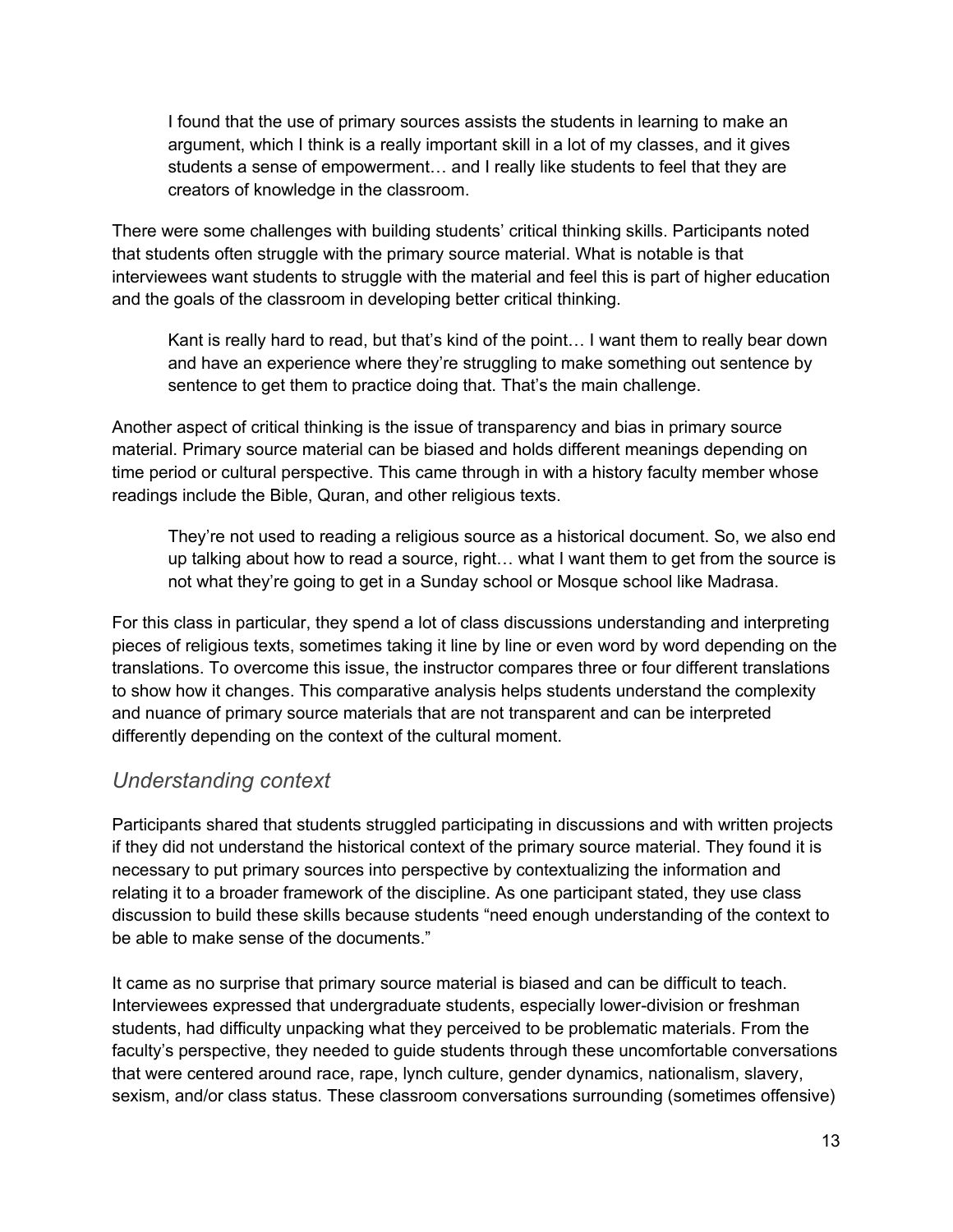material were focused on recognizing the cultural and historical context of the material, the implications on the culture at the time and in some cases the impact on today's society.

A political science participant shared that their students' initial view of Aristotle was negative and they did not want to continue engaging with the material because of his sexist views on women. The instructor had to challenge the students to think more broadly about gender dynamics of that period and influences on modern culture and politics. Because students' initial reaction to the material was outrage and immediate withdrawal, the instructor needed to provide that context in order for students to grasp the nuance and implications on today's culture.

An interviewee from anthropology uses a report written by Lord Lugard that mandated in a systematic, best practices approach, how to colonize Nigeria. "I find the piece really interesting to deconstruct and to expose students to the way people were thinking in the colonial period." The instructor challenged students to look for contextual clues in order to identify the audience and understand why it was written in this manner in the 1920's. They find it a powerful piece because it was widely circulated among the British colonial administration and was a reflection of the time period. The purpose is not to engage in the arguments portrayed in the primary source, but rather to understand the mindset of how people were thinking and how those ideas may remain today.

Another participant designed a course around English anthologies from the  $18<sup>th</sup>$  century literary canon and used primary sources to contextualize historical themes stemming from the novels. Primary sources help provide their students the cultural perspective and "understand debates about slavery, debates about women's rights, heated debates about property, and things like that." An issue that often comes up is that students don't know the background of some of these authors, not understanding that Harriet Tubman was writing long after Olaudah Equiano. The connections between these examples is a lack of background knowledge from the student's perspective and the need for instructors to demonstrate and train students how to become critical thinkers. As one instructor stated:

You need to get a little deeper, it's about close readings and mining for obscure details and thinking cooperatively. I mean, I'm very into collaborative environments in my classroom and so I think that it's always a group discussion. And I think that produces the best sort of critical thinking and that's always been my real goal.

Participants also noted that students often don't know the historical context outside standard K-12 United States history. A sentiment that was also felt among interviewees teaching in subject areas that were probably not covered in high school.

Students come from varying educational backgrounds and most likely don't have prior experience working with primary sources. As described by one interviewee, students learned history passively, sitting through lectures or answering multiple-choice questions but never given the opportunity to critically analyze primary source material. "Students come in pretty much devoid of prior knowledge and also prior techniques of dealing with primary source." The challenge is to prepare students to work with these specific resources since they have not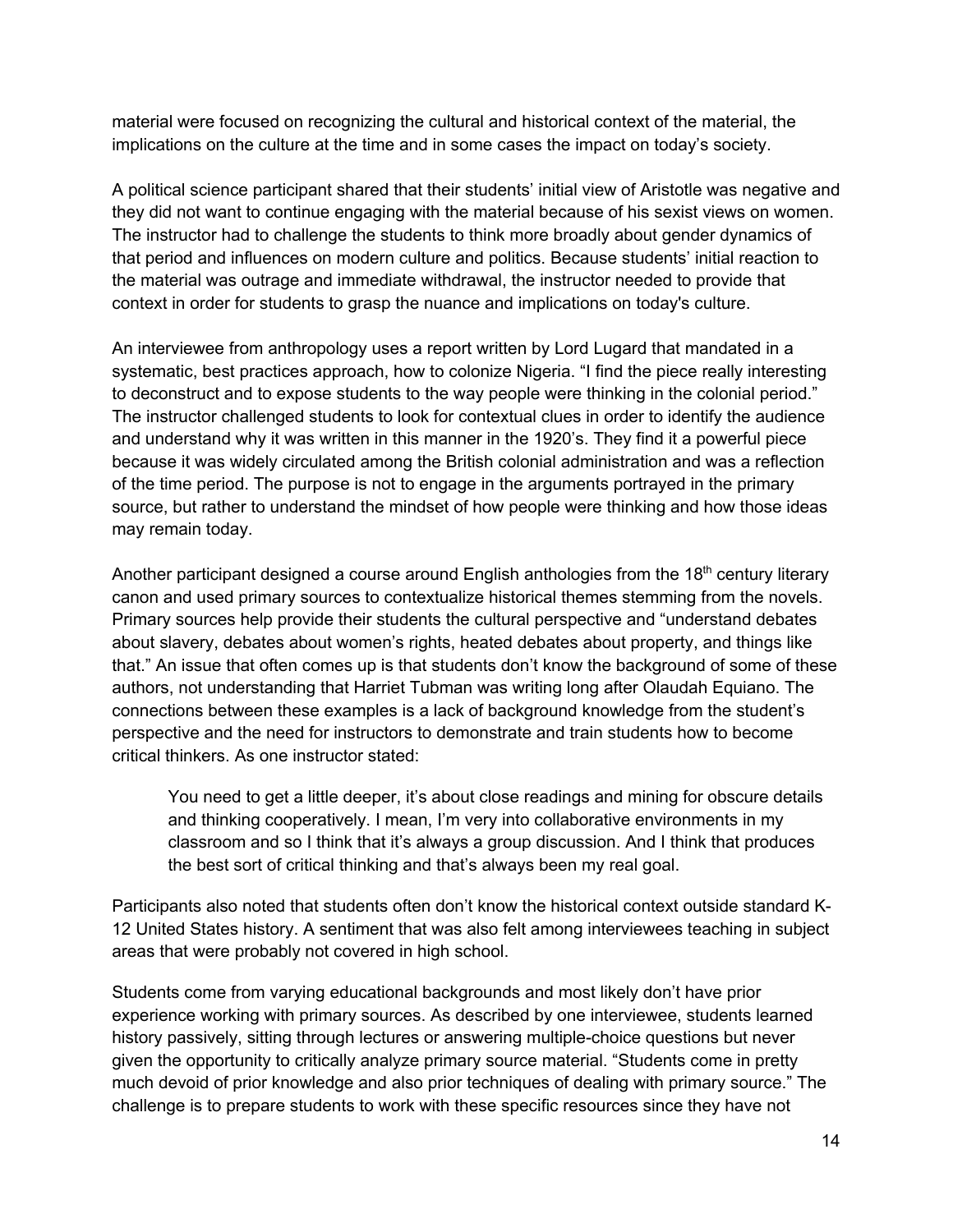encountered them in their K-12 education. In addition, typical high school history courses are western civilization focused with an emphasis on the United States. This adds another layer for instructors to provide historical context for unfamiliar subject areas and geographic regions not previously learned.

World History in high school tends to be very Europe-focused and I tend not to be very Europe-focused. And so, I try to make sure that they get that we have a fairly heavy emphasis on other parts of the world.

Another participant added that even if students have basic historical knowledge, their understanding was very black and white. When learning about World War II in high school, students will know the general outcome and understand that Americans are portrayed as the heroes and Nazi as villains; they typically know the Who? What? Where? When? But won't understand, Why?

[referring to Nazis] Why would young people think this is great to be in this movement? That kind of attitude, which historians have to understand; not to condone, but to understand is something that students, I think, don't get when they just get the basic textbook version.

A common thread throughout the interviews was the idea of using primary sources to delve deep into a topic – drawing connections to the time period, and understanding the context of political, religious, and other movements.

## Real World Application

Another learning outcome that participants desired students to acquire is the capability to apply what they are learning outside the classroom. This real world application broke down into three main categories: developing transferable skills, participating in a cultural dialogue, and remembering key texts.

### Transferable skills

One example of transferable skills that goes beyond the classroom came from a political science interviewee. While the course work is not training students vocationally, they would like students to apply some of these skills outside the university. Since many of their students are political science majors, many will go on to work in a bureaucracy where they will be responsible for understanding bureaucratic forms and policies that can be challenging to interpret. The critical thinking skills students learn by analyzing legal documents could be advantageous for those leaving the classroom setting and beginning to advance their careers, especially those who pursue government employment.

Peppered throughout the interviews, participants conveyed many types of transferable skills that they want students to be able to incorporate into their daily lives. This includes, having meaningful conversations, informed opinions, understanding context, the ability to conduct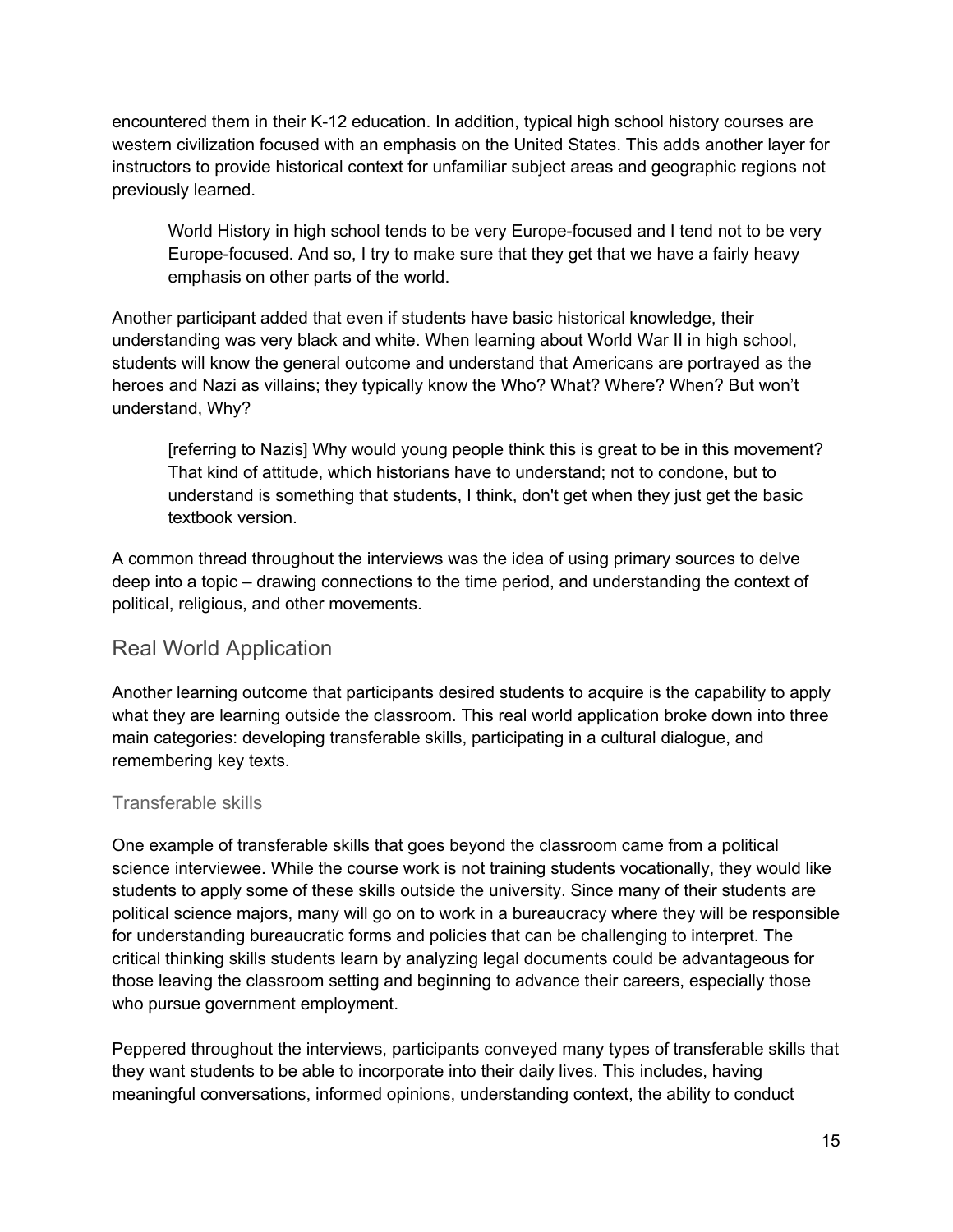interviews, manage group work, and evaluate the world around them. The underlying message is that faculty want students to use the same skills they use analyzing primary source text(s) and apply it to the real world.

Another prime example of applying these skills to current events was from a kinesiology professor showing a recent cartoon depiction of Venus Williams after she got upset with a judge. The "Australian newspapers depicted her in a very, very problematic, condescending - and I would even argue -- racist manner. Again, look at those linkages historically, how things have changed, but are pretty much the same." Seeing the connections between the historical depictions of race or gender on today's society adds to the value of primary source material and impact being felt through generations. This creates an opportunity for students to critically analyze materials while creating a dialog with the community about the cultural significance of those depictions.

### Cultural Dialogue

Understanding the larger role that higher education has on society, some interviewees highlighted skills they felt were important for students to bring to the community. An important learning outcome for many of these participants was the ability for students to engage in academic conversations, make informed decisions, and be a global citizen. "We have to remember sort of what the original point of a college degree was, which was to construct a thinking citizen." For this instructor, it was important that their students were capable of having dynamic conversations and exchange ideas with other college graduates, even from elite universities.

In these courses, primary sources played a part in creating an educated citizen. A few ways expressed in the interviews included being able to evaluate information, verify the authenticity of sources, and be critical thinkers. "I think one of the jobs we have, if we want an educated critical citizenry, is to have young people understand that what they see is not necessarily real." This led to a broader conversation about the current political climate in the United States, addressing real news versus fake news, and the function of higher education in teaching students how to gather evidence and evaluate it.

### Remembering Key Texts

Instructors noted that some primary source readings are significant from a cultural perspective. They want students to understand cultural references to these primary sources and the lasting impact of these works. These references are often found in popular works such as newspaper articles, magazine articles, film, television, or social media and could be lost on novice readers who don't understand the broader cultural connection.

Then I also feel that there's some books that students really must need to come out of college having read… large chunks of both the Hebrew Bible and the New Testament because it's something you need to have read, just to, sort of, be part of the conversation.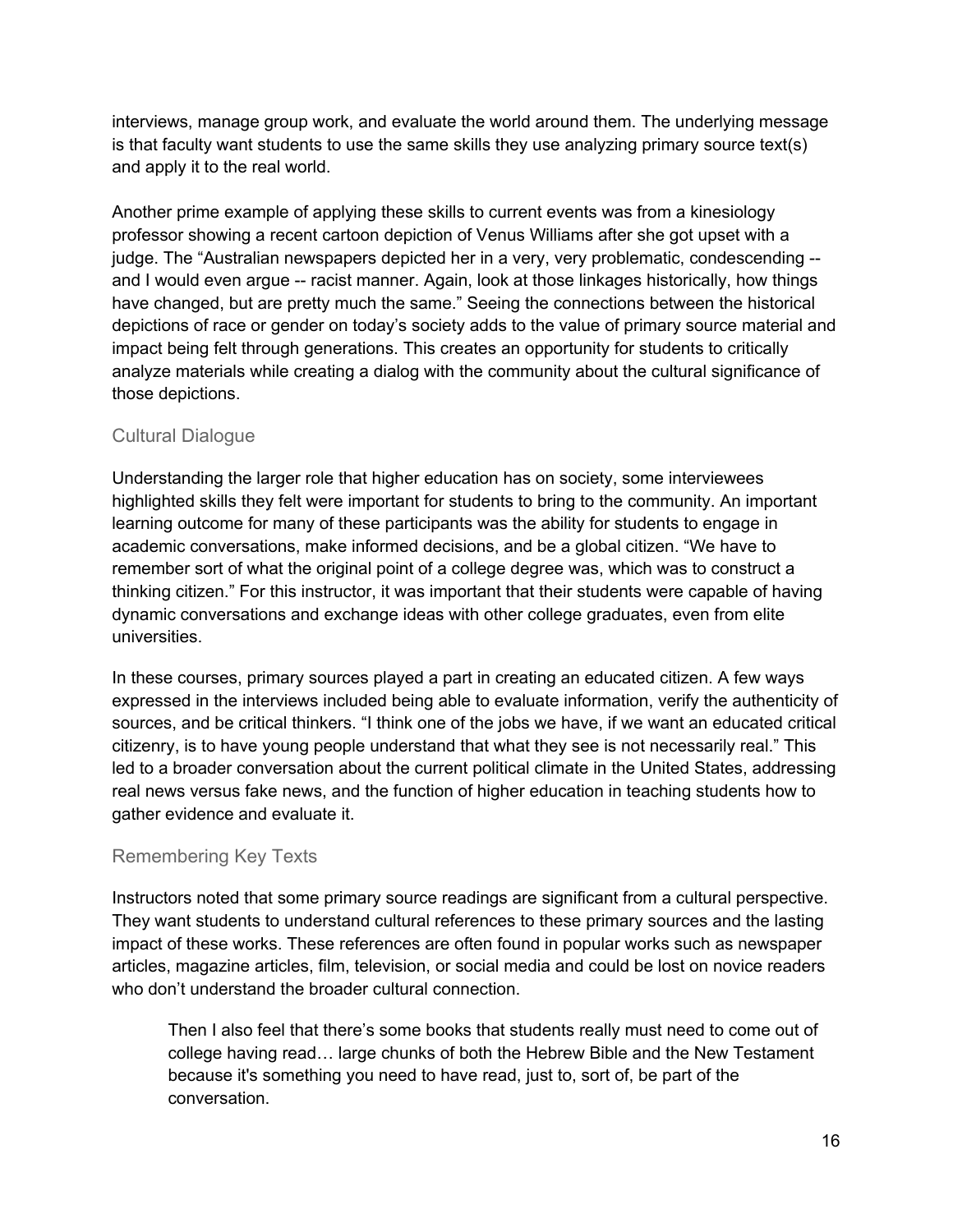Lastly, participants noted there were some fundamental texts that students should come out of college having read. One participant described this content as "timeless texts that are part of our culture." Some examples highlighted in the interviews include Machiavelli's *The Prince*, Homer's *The Essential Odyssey,* Thomas Hobbes' *Leviathan* and Plato's *Republic*, various religious texts, and works by Descartes, Voltaire, and Plutarch, among others.

## STUDENT LEARNING AND PRIMARY SOURCES

This section will focus on the challenges and habits of students (as reported by faculty interviewees) while being introduced to primary sources, especially how they contextualize, read, analyze, and choose primary sources.

## Learning Curve in Using Primary Sources

A common theme discussed in many interviews was students' level of comfort with using primary sources, and the learning curve involved in beginning to use primary sources. The main points were the challenges around finding and choosing sources, preferences for familiar platforms or websites, forming an argument, and difficulties using archives and the limitations of archives themselves.

### Finding and Choosing Sources and Research Topics

While some instructors said that their students are relatively proficient at finding sources, others report that their students struggle with finding full text (as opposed to excerpts) and navigating databases or library catalogs. Others described how their students will gravitate towards choosing the easiest, non-challenging source, or will choose ones from the wrong era.

The issue of picking non-authoritative sources was another common trend. Students struggle with distinguishing authenticity, especially with online sources, although one participant said that they believe students to be more skeptical of online information now than they were ten years ago. Similarly, using appropriate search terminology is another challenge. For example, students might use anachronistic or modern terms while searching for nineteenth century sources.

One topic that came up in multiple interviews was student reluctance to venture beyond their usual websites or platforms for finding information, and their struggles to navigate new platforms. For example, they prefer to use familiar websites, or just one website, for their research assignments. One participant described how students continue using their preferred database even after being informed that it doesn't have appropriate materials for their assignment. When exploring new resources, like licensed databases or platforms, they often encounter issues around logging in and navigation. They also expect that everything they need is accessible on Google or documented somewhere, which can lead to frustrations and hinder progress for student research. Faculty also described how students are willing to search for sources, and even to read lengthy documents, on their smartphones.

Learning how to construct a solid argument based on primary sources was another common topic in interviews. Participants reported that students need to learn to build an argument around a primary source instead of selecting an argument and then finding sources to support it. Some students will choose a difficult or tricky topic, not understanding that the primary sources or artifacts won't easily lend themselves to the subject. For example, one participant described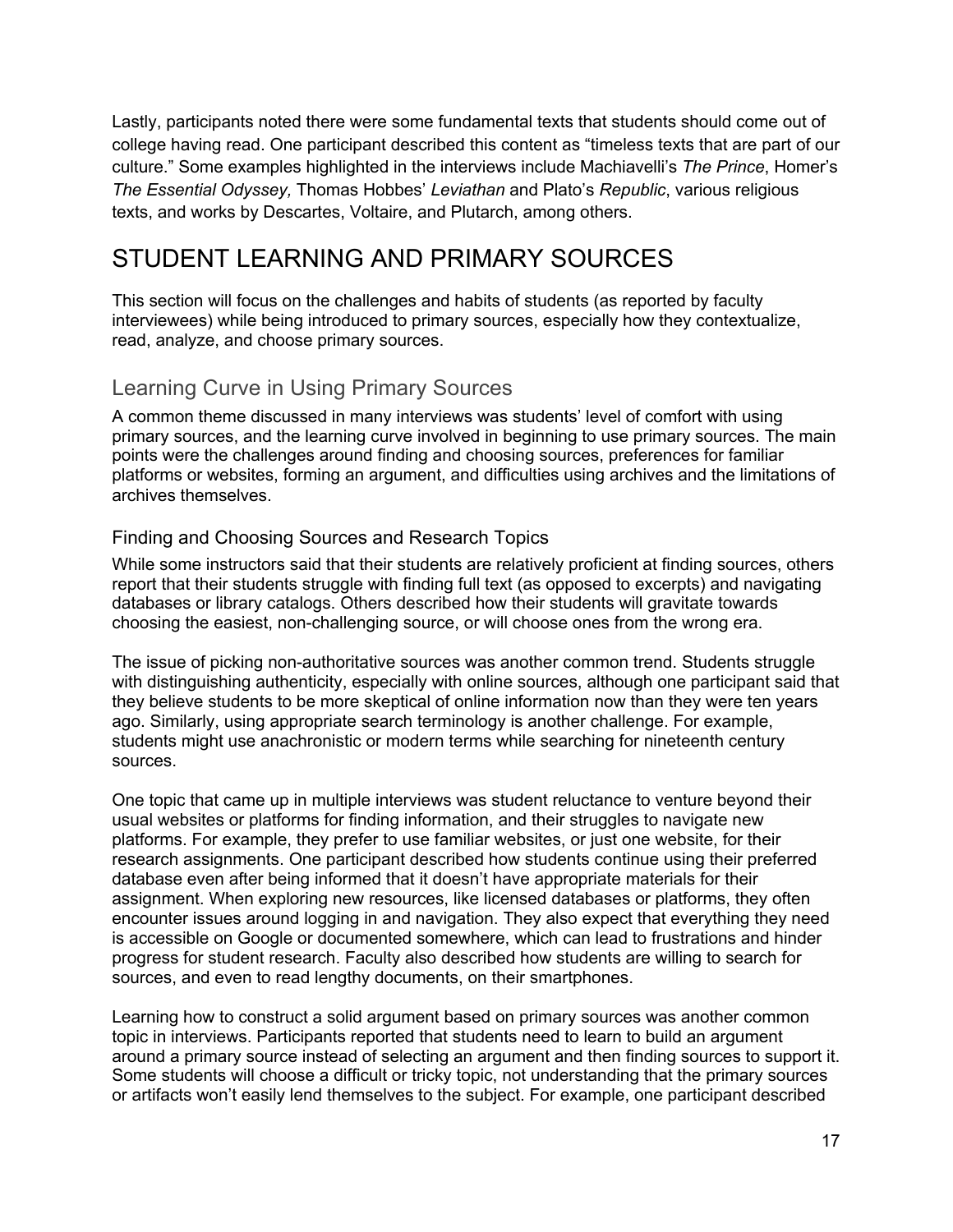how a student wanted to explore Greek myths as part of an archeology research assignment. The student didn't initially understand that archeological sources wouldn't provide easily accessible information on Greek mythology, and that it would take some creativity to connect the two subjects. However, after several conversations with the participant, the student was able to successfully reframe their research assignment.

### Searching Archives/Archives Accessibility

Interviewees described that students often express frustration over the difficulty of learning to use archives and/or the limitations of archive holdings. For example, a participant from queer studies said that students were often discouraged at the perceived inefficiency of locating and going through archival materials:

It's mind boggling in the beginning. Well, perhaps all the way through with all the boxes that come out when you request a topic and yet you have no idea what's in the box. Even the archivists may not necessarily remember completely what's in a particular box. How could they, there's so many boxes, right? So, it's super time consuming and sometimes completely futile, because they don't necessarily find anything of interest to work with and then they have to start all over again, and there's a certain frustration.

The same participant remarked that their students feel that the archive is incomplete, and that they shouldn't be required to use it for their assignments. Students perceive that they're not necessarily represented in the collections (although after searching the archives, others found more diversity than they had expected); they might also be surprised about the inclusion of explicit and/or controversial materials in the archives. Many of these issues relate to students' general unfamiliarity with archives and special collections.

Participants were sensitive to the fact that students don't necessarily have the time, or transportation, to visit off-campus archives. This of course limits the scope of primary sources to which students have access.

## Reading, Focus, and Material Comprehension

Another significant theme that emerged from interviewees was student struggles with focus and/or reading ability when engaging with primary sources. They described how students' busy schedules limit the amount of reading they can reasonably do, and how students are more accustomed to scrolling as opposed to deep reading and analysis of texts. Others are disengaged with the course materials for a variety of reasons and in various ways. Students who are seniors, or those taking a class outside of their major, are often disinterested in the assigned readings and topics. Especially for those studying primary sources in a class outside of their major or subfield - for example, anthropology students taking an archeology class, or kinesiology students taking a class on the sociology of sports - students might not expect or be prepared for the shift to a new discipline.

The challenges around material comprehension are related to this. Student struggles with working through difficult texts, including interpretation and identification of the main argument, came up more than once. As mentioned previously, when dealing with materials that they perceive as problematic, students sometimes have strong initial reactions to the content and have trouble taking a nuanced approach or understanding the wider context.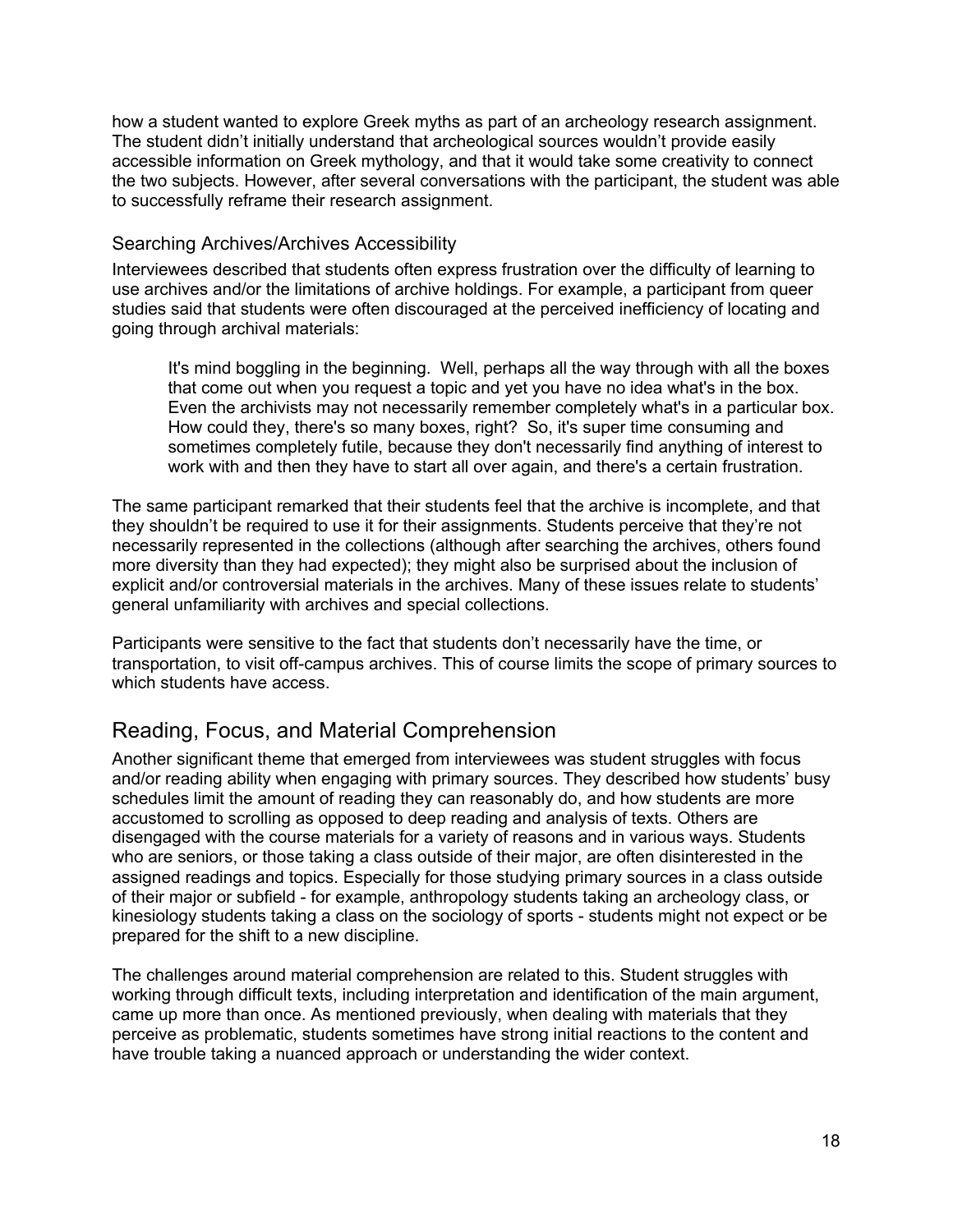Interviewees also remarked on students being very passive consumers of primary sources, insofar as they can't (or choose not to) answer analytical questions about a text or a video after having read or watched it, which limits the effectiveness of class discussions. For example, one participant described how students couldn't complete the first sentence of *The Communist Manifesto* in class, even when prompted:

But as I just said, they couldn't complete the most basic first sentence, famous first sentence of the Communist Manifesto, right. When I had displayed on the board, on the screen, something about class struggle. I mean, the phrase class struggle was staring at their face...And they didn't pick up on it.

The same participant (a History professor teaching a western civilization class) was unsure whether this was because of the particular class dynamic, or difficulty with the content itself. However, participants suggested various ways of improving or working through comprehension issues; for example, one history interviewee provides the structure of reading questions and supplementary materials like a glossary when appropriate:

I will be a little more like directive and didactic, like pose specific reading questions ahead of time. Tell them, "Okay, here's the glossary for keeping track of the characters and the names, you know, for reading Homer, you know, maybe try and give him more of an introductory lecture. You take the temperature of the room a little bit more.

A subset of the material comprehension issue is wrestling with archaic language and handwriting. One interviewee mentioned that students have difficulty reading handwritten text or cursive. Others outlined that students have to grapple with understanding older English, as was briefly discussed in the Course Design section. Translations dating from an older period, like the Victorian era, which tended to produce very wordy translations, can prove challenging. One person who teaches Middle Eastern history remarked:

Yeah, I mean, I think the single biggest thing is modern translations, right. Particularly for Middle East, there's actually a lot of things translated. But a lot of them were translated in the early part of the 1900s and well, that's -- I'm perfectly happy with that. As a researcher, it doesn't make a difference, but students aren't used to, you know. I had one student say to me, "It's like reading Shakespeare." I am like, "It's not," but I take your point.

Scholarly language in general is something that students have to work through, but multiple interviewees mentioned that struggling through these comprehension and language issues is part of the process and leads to growth for their students. Similarly, learning to engage with challenging or provocative materials is another major avenue for learning.

Aside from issues with basic comprehension, students are often unaccustomed to forming their own arguments and articulating their own ideas instead of merely summarizing information. Faculty mentioned that students are accustomed to multiple choice questions or basic recall questions, and they have trouble responding to more in-depth or sophisticated prompts. Because these skills are key student learning outcomes, faculty are very focused on developing these abilities in their classes.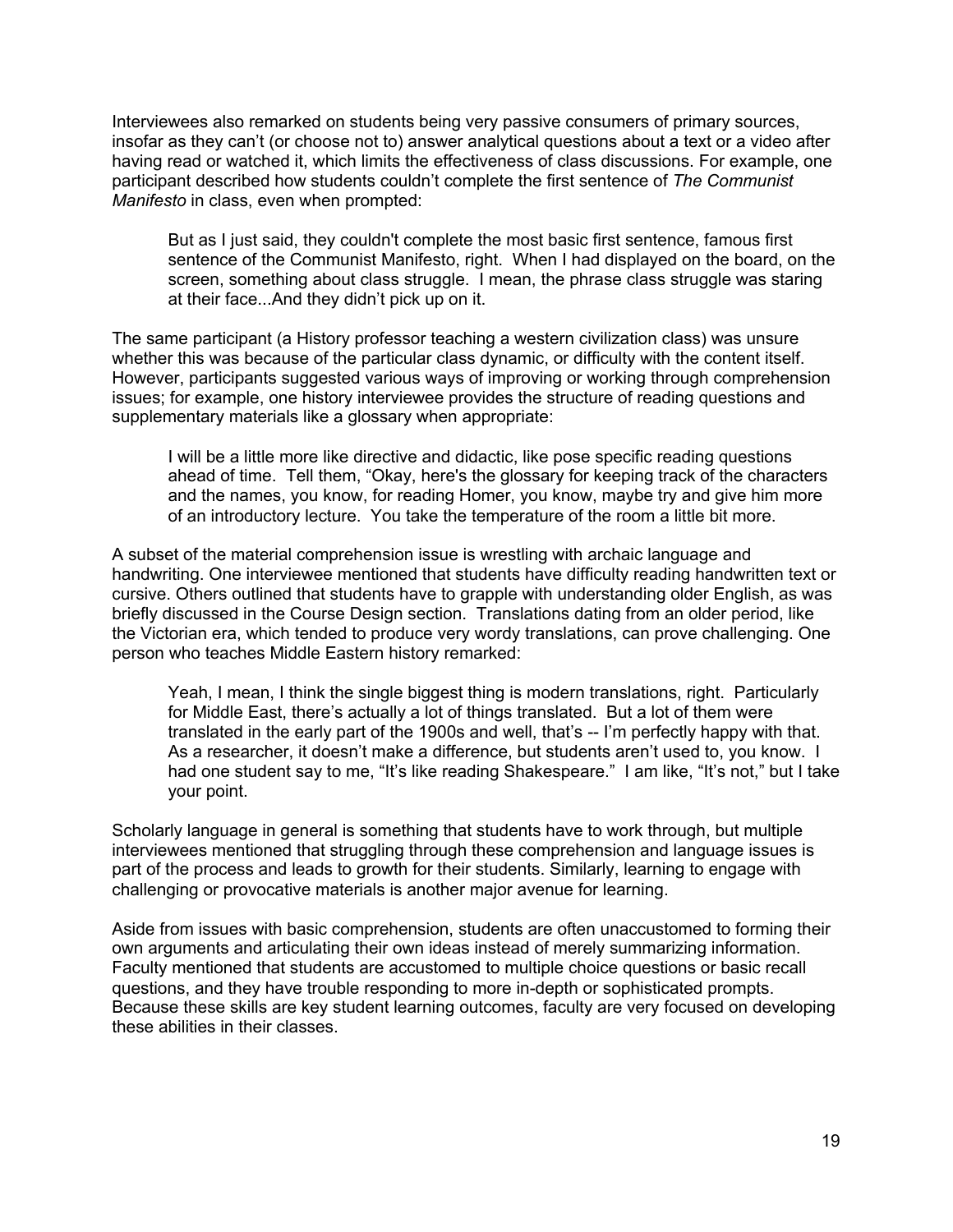## Lack of Preparation and Background Knowledge

As was discussed in the Student Learning Outcomes section, many faculty said that students lack experience working with primary sources or conducting research, and they don't necessarily have the background knowledge to contextualize primary sources. In some cases, even students enrolled in a capstone class, or those in their last year of college, have not engaged very much or at all with primary sources. For other participants, they expressed surprise that students hadn't been asked to do research assignments earlier in their undergraduate studies. Moreover, participants reported that students often have their first visits to the library or Special Collections and Archives in their class.

Even differentiating between primary and secondary sources proves to be challenging for some students. Almost all participants make a point to define primary and secondary sources within their classes, but this can prove to be a challenging distinction for some students. Some faculty report that their students will still mistakenly select a secondary source for their assignments even after they have explained the distinction.

Engaging with and searching for primary sources presents a particularly steep learning curve. For example, students in anthropology or musicology classes don't always realize that they can glean information from non-textual sources like artefacts and interviews. While describing the challenges in asking students to conduct interviews to gather information, one participant said the following:

...it's like a light bulb pops up in their heads like, wow, there is another way of getting information. It's not just from books, not just from a website, [I] can actually talk to people.

Moreover, as mentioned earlier, students are often unfamiliar with history. This is especially true for non-European or non-U.S. history, which provides background material for classes and primary source analysis. Other students don't understand or differentiate between different historical contexts, and might for example inappropriately compare sources from different areas or eras. Especially for non-history majors, students don't see the broader social or historical backdrop. Taken together, this often means that faculty have to spend extra time filling in those gaps, or figuring out how to present the material in a different way to account for the lack of background knowledge. It also means that faculty have to teach the basics of reading and analyzing primary sources.

Not having read much primary literature before, students often come to these texts with various preconceptions. They might have stereotypical ideas of the people or cultures involved, and they don't expect to see diverse voices in primary sources. One participant described the value in having students read primary sources, especially texts by women of color compared to those by white women from the same era. This helped students form their own opinions on course topics instead of relying on second-hand information.

## Addressing Student Challenges

In order to address students' lack of exposure and background knowledge with primary sources, interviewees suggest that scaffolding assignments can be highly effective. More specifically, they suggest assigning shorter readings and/or smaller writing assignments to help students get acclimated to critical reading and writing. Breaking assignments into these smaller steps also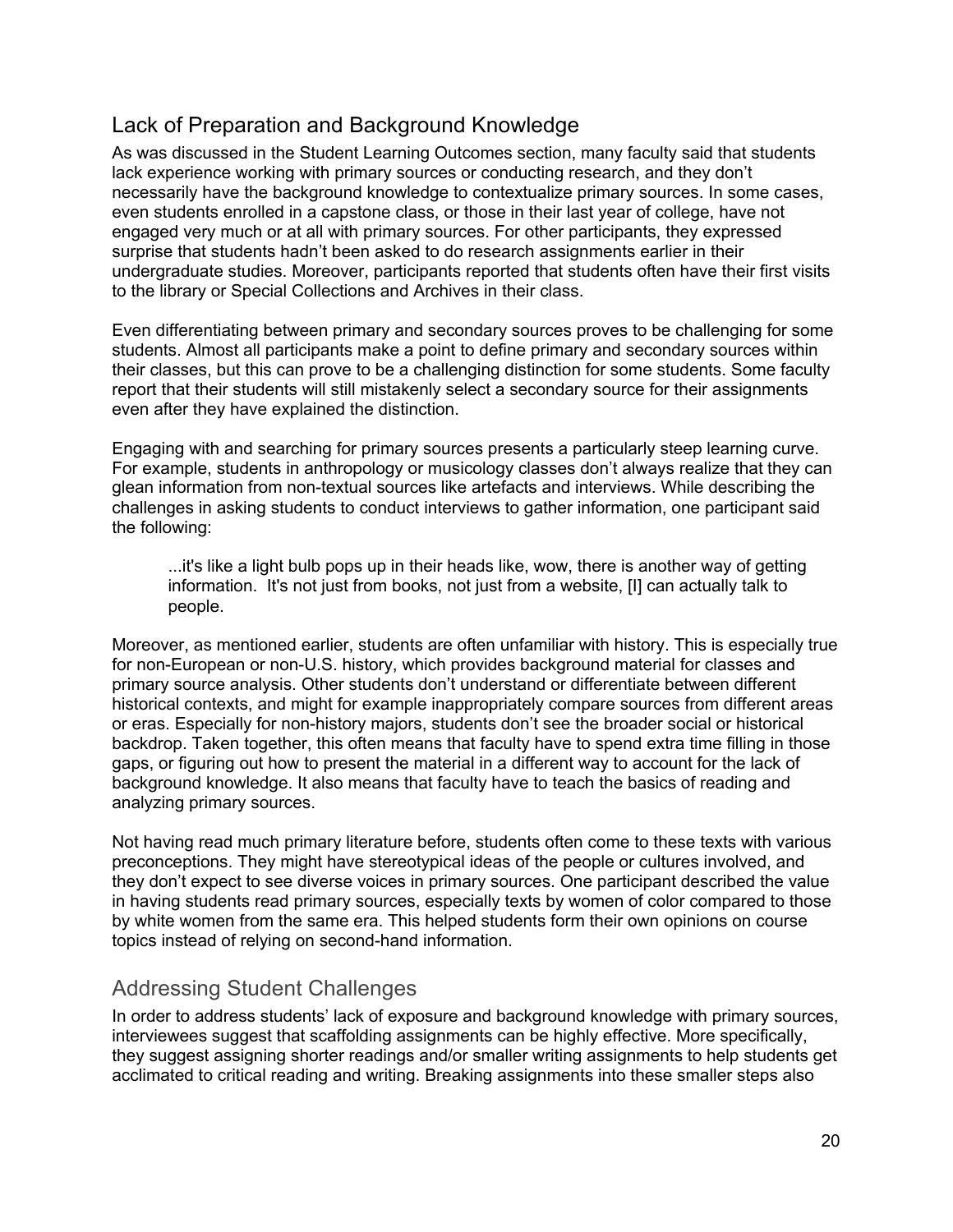aids students in tackling larger, more in-depth research papers. For example, one participant (a historian) said the following:

I'm a firm believer in modeling and scaffolding and all these strategies to show how historians for example, got there to understand primary sources. It's not something that students will naturally have, but it's not something they can't learn. And I think that's very rewarding when after 15 weeks or so, you see, the students understand it and do better after they've done it a few times. So I think the primary sources is a real stepping stone concept for students to go beyond simply being passive recipients.

This quote in particular highlights the unique role of primary sources as a catalyst for encouraging deeper engagement and critical thinking in students.

As was touched on in the Course Design section, faculty approach scaffolding in different ways. One participant, who teaches a capstone class in which students ultimately present a research project, has students complete various assignments throughout the semester. The assignments include putting together a personalized reading list and an annotated bibliography as well as several drafts of their paper, all of which ensures that they will make continuous progress toward their project. While this approach translates into additional preparation and grading for faculty, it seems to work very well for preventing procrastination and incrementally building skills throughout the semester. Overall, participants were very pleased with the results of this approach.

# CONCLUSIONS

Interviews for this project were conducted during the fall semester of 2019 before CSUN shut down nearly all in-person operations in response to the COVID-19 pandemic. In early May 2020, California State University announced that it would suspend in-person classes across all 23 campuses for the fall semester, making the CSUs the first major American universities to announce a move to virtual instruction for the 2020-2021 academic year.

With such a rapid transition to virtual, it remains to be seen just how this will affect the project participants' ability to continue teaching with primary sources in the ways outlined in this report. This will be particularly challenging for courses designed around in-person experiences like field work and special collections and archives visits. As such, it is important to note that our conclusions reflect pre-pandemic modes of teaching. Subsequent research should examine how instructors shifted their course design in response to these changes and the ways in which cultural heritage communities and their partners respond. Likewise, with the increased reliance on online resources and digital collections, further research should address issues of usability and ADA accessibility.

This report highlighted the complexities of teaching with primary sources in one of the largest, most diverse public university systems in the United States. By examining course design, student learning outcomes, and common student challenges, our findings revealed three key themes: 1) primary source comprehension strengthens information literacy; 2) instructors need more support when teaching with primary sources; and 3) learning and equity gaps must be addressed through course design.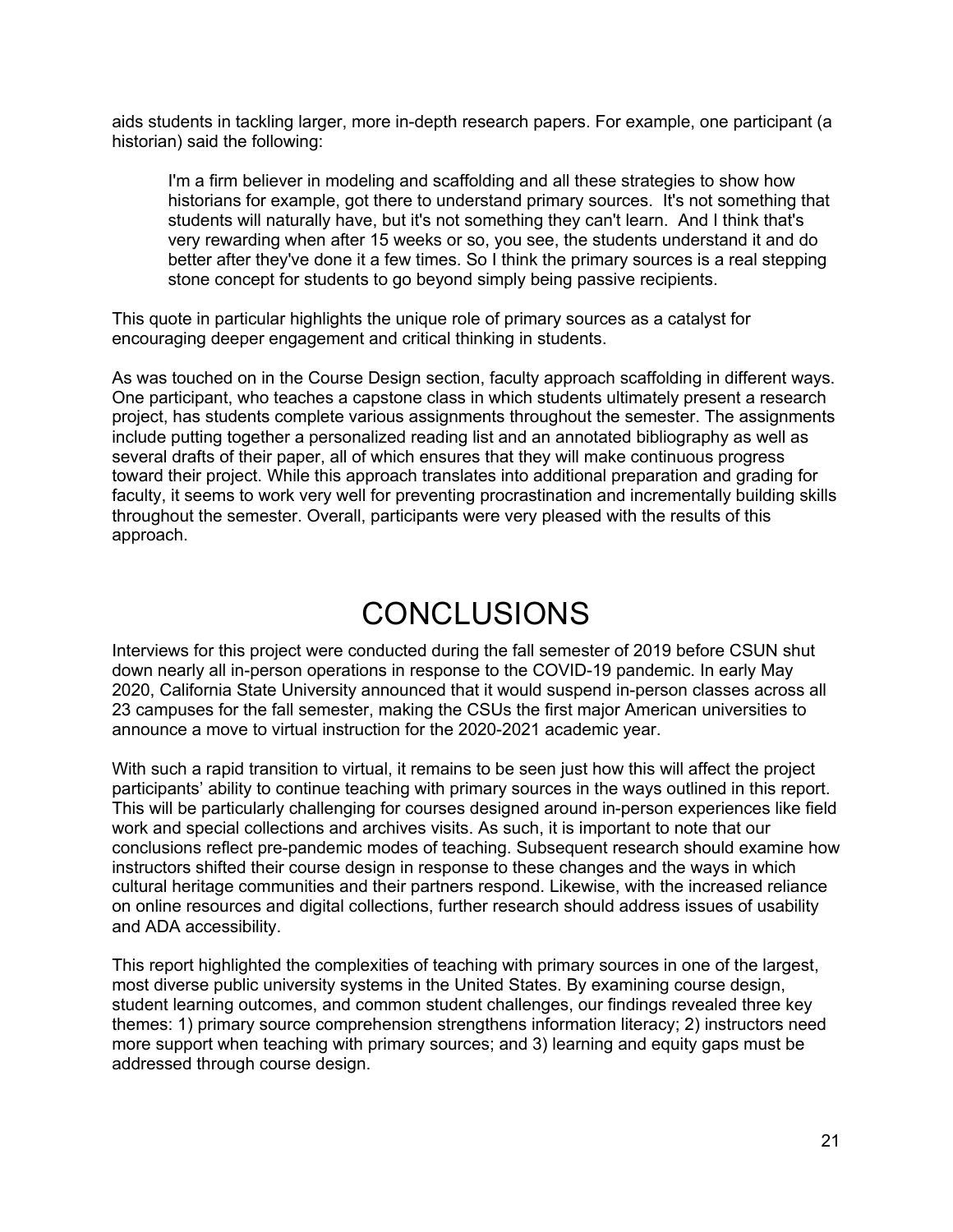## Primary source comprehension and information literacy

Most participants chose to teach with primary sources even when it was not a required element of their courses. Prior experience was a major driving force, with many citing their own positive experiences as undergraduates and the impact using primary sources had on their critical thinking skills and comprehension of a subject. 

They consistently preferred using primary sources in place of textbooks. In addition to being costly to students, textbooks often include secondary analyses which can inhibit students from fully developing their own ideas and conclusions. It is important to note that many instructors use primary sources not just for instructional content but also as tools to teach students important information literacy skills such as how to think critically and better understand a historical or cultural milieu. This is echoed in the *Guidelines for Primary Source Literacy* which maintains that "primary source literacy intersects with other 'literacies,' including information literacy, visual literacy, and digital literacy, and concepts like collective memory, cultural heritage, and individual/cultural perspectives." 5

## Course preparation and the need for more support

Despite the merits of teaching with primary sources, participants expressed frustration about the amount of preparation it required.  This is compounded by the fact that many are teaching large general education classes with students of varying academic backgrounds, abilities, and interests. Upper-division classes tended to be easier in this regard, as students were more invested in the subject matter and often had more advanced critical thinking skills. Nevertheless, the need to teach primary source literacy earlier and more widely was echoed among the participants.

Some participants used primary source readers, when available, but most compiled their own collections of relevant primary sources. Finding appropriate sources was a significant challenge across the board, as was finding high quality, low-cost or no-cost editions and translations of primary sources. Navigating the vast and seemingly disjointed array of primary sources and tools available online is challenging for students and instructors alike. Broadly, more cooperation and standardization across the cultural heritage community is needed to improve discoverability for researchers. Locally, instructors need more guidance and support for their primary source research.

## Student-centered course design

In general, those who developed successful course design models usually did so through trial and error or with assistance from an archivist. Only two participants in our study required their classes to conduct on-site primary source research at an archive. Additionally, each designed their courses in close collaboration with the archivist using scaffolding techniques to incrementally introduce archival research tools and strategies to students over the course of the semester. In general, they found that assignments requiring students to conduct original primary source research were less successful, particularly in lower-division courses where there was

<sup>5</sup> ACRL RBMS-SAA Joint Task Force on the Development of Guidelines for Primary Source Literacy, "Guidelines for Primary Source Literacy," Accessed July 26, 2020,

https://www2.archivists.org/sites/all/files/GuidelinesForPrimarySourceLiteracy-June2018.pdf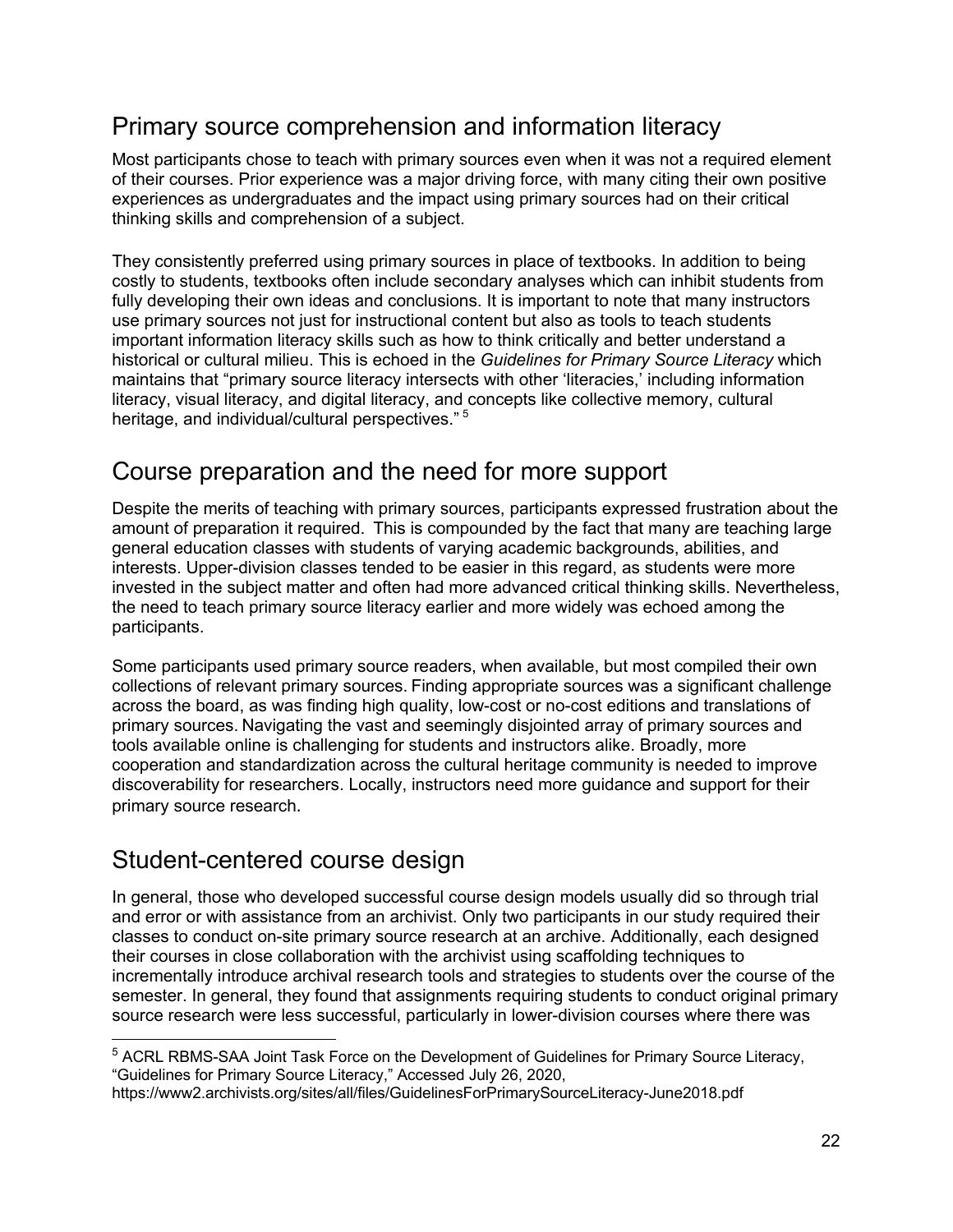little or no coordination with an archivist or librarian. Students were more successful when assigned several short, low stakes assignments that progressively strengthened their primary source comprehension skills. Again and again, the interviews reflected the importance of scaffolding when introducing students to new ways of learning and the need for a more structured curriculum to build students' primary source literacy.

In addition to addressing students' learning gaps, participants also considered their diverse social and economic backgrounds, pointing to a need for more diverse voices in primary source material and low-cost or no-cost modern editions and translations While costs are primarily attributed to course materials, they also include less obvious requirements such as visiting outside archives or conducting archival research on campus, both of which incur transportation costs and are typically time-intensive and difficult for students with numerous responsibilities outside of the classroom.

# **OPPORTUNITIES**

Findings from this research suggest areas where CSUN's University Library can better support faculty who teach with primary sources and encourage more faculty to incorporate primary sources into their teaching in order to meet their student learning outcomes.

## Communication and outreach

- *Communicate with new faculty.* Introduce new faculty to the archives at New Faculty Orientation by providing an overview of services and collections as well as helpful tips and examples of teaching with primary sources.
- *Improve communication and collaboration within the library.* SCA and liaison librarians must work strategically together to coordinate essential outreach functions. Liaison librarians need to be familiar with SCA collections and services so that they can identify and assist faculty who are interested in or may benefit from teaching with primary sources. Furthermore, SCA should regularly communicate with liaison librarians regarding new tools and resources available locally and in the larger archival community.
- *Target faculty in key disciplines*. Establish communication with faculty in disciplines like history where primary source comprehension is a key SLO as well as faculty in multidisciplinary departments like queer studies, Chicana/o studies, gender and women's studies and Africana studies.

## Training and tools

- *Provide training opportunities for faculty*. Partner with SCA to develop training workshops for faculty who want to incorporate primary sources into their teaching. These can be standalone workshops or attached to existing Faculty Development workshops and could also cover strategies for navigating tools like the Online Archive of California (OAC), California Digital Library (CDL) and Digital Public Library of America (DPLA).
- *Develop assignment planning tools.* Create an assignment guide to share with faculty with ready-made assignment ideas based on subjects and learning outcomes. These can be very general and incorporated into any course or tailored to specific courses.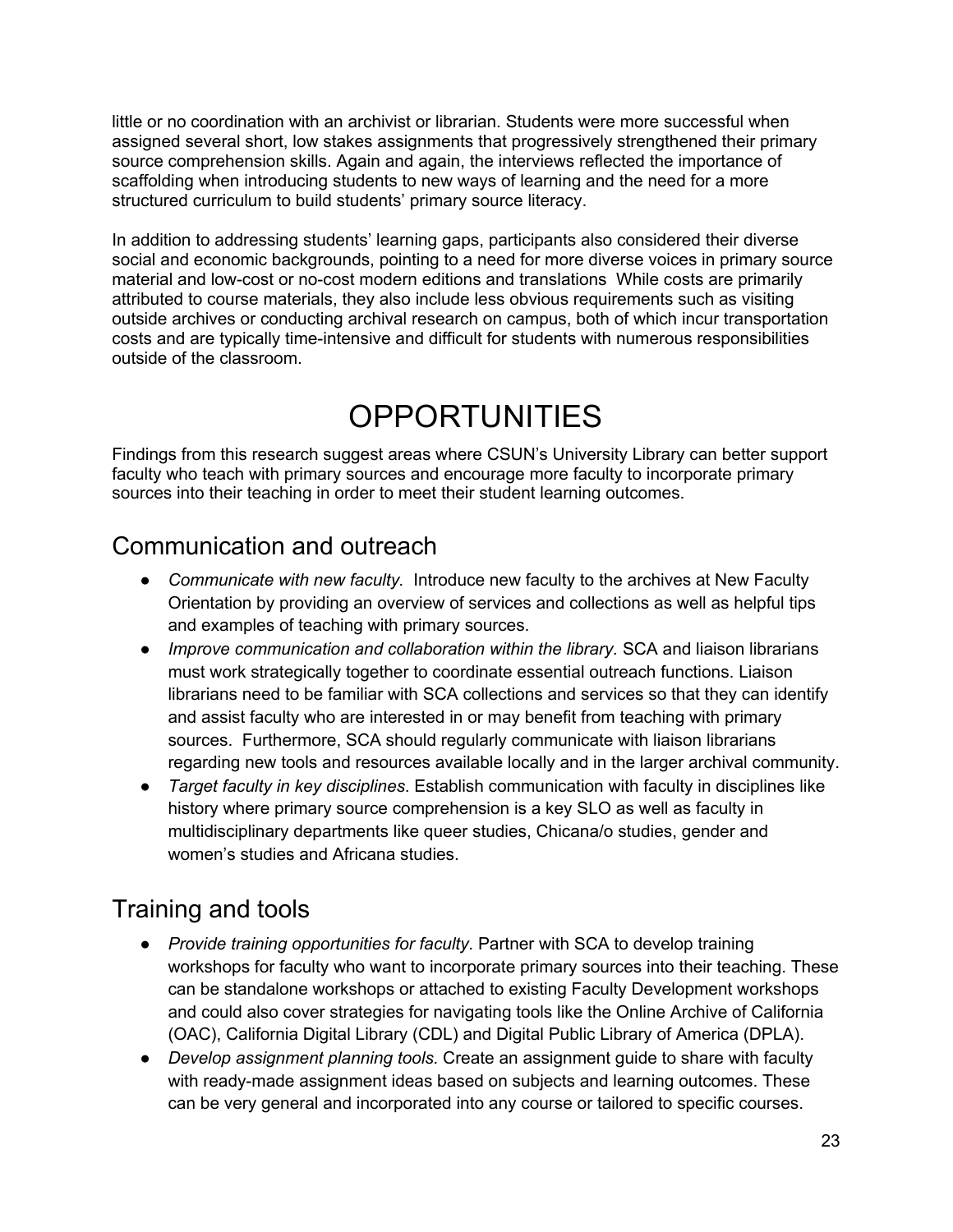## Institutional changes

- *Develop credit bearing courses for primary source research.* A course or series of courses that focus on primary source literacy for students would take the weight off instructors who find their students unprepared to work with primary sources. These courses would give students the necessary skills and experience to effectively work with primary sources.
- *Explore ways to help faculty develop course materials.* Given the limitations of existing course readers, editions and translations, and the numerous demands on faculty time, the library should look into ways of supporting faculty who want to develop their own course materials or find better resources for teaching with primary sources. Partnerships with the digital services librarian and the web services coordinator could enable the library to curate relevant content through open source platforms like Omeka or Scalar.
- *Increased investment in digital primary resources*. In order to address equity gaps, SCA and the library as a whole should prioritize making high-use primary sources available digitally in order to ensure access for all students. This is especially important in light of the recent shift to remote learning for fall semester 2020. Because digitization and supporting digital collection infrastructures is so time- and resource-intensive, digital project planning and development should be conducted with student use in mind and in consultation with faculty.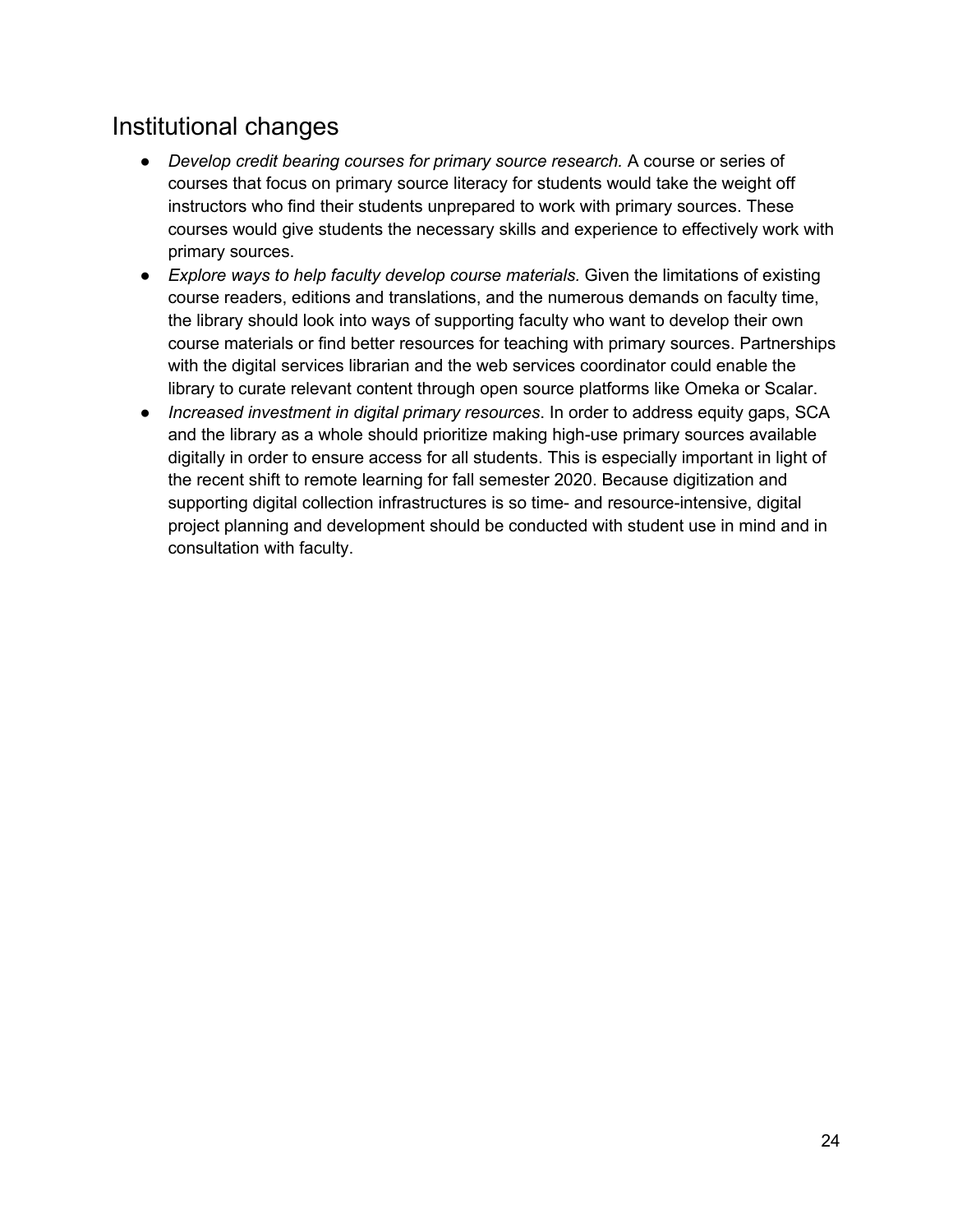# APPENDIX A: Sample recruitment email

*Subject*. Oviatt study on teaching with primary sources

Dear [first name of instructor],

My name is [name] and I'm a librarian here at CSUN. I am reaching out to you and a handful of instructors on campus to participate in a study on teaching with primary sources. I'm specifically looking at how instructors engage *undergraduate students* with primary sources – for instance, through research, analyzing sources as evidence or curating collections of sources.

The study is part of a suite of parallel studies at 25 other institutions of higher education in the US and UK, coordinated by Ithaka S+R, a not-for-profit research and consulting service. The information gathered at CSUN will also be included in a landmark capstone report by Ithaka S+R and will be essential for CSUN to further understand how the support needs of instructors in teaching with primary sources are evolving more widely.

If you have ever taught with primary sources and are willing to set aside an hour or so to share your experiences and perspective, I'd love to hear from you (complimentary coffee and pastries will be provided!) Interviews will be conducted during the fall semester. Additionally, if you have any questions about the study or your eligibility, please don't hesitate to reach out. Thank you so much for your consideration.

Sincerely, [your name]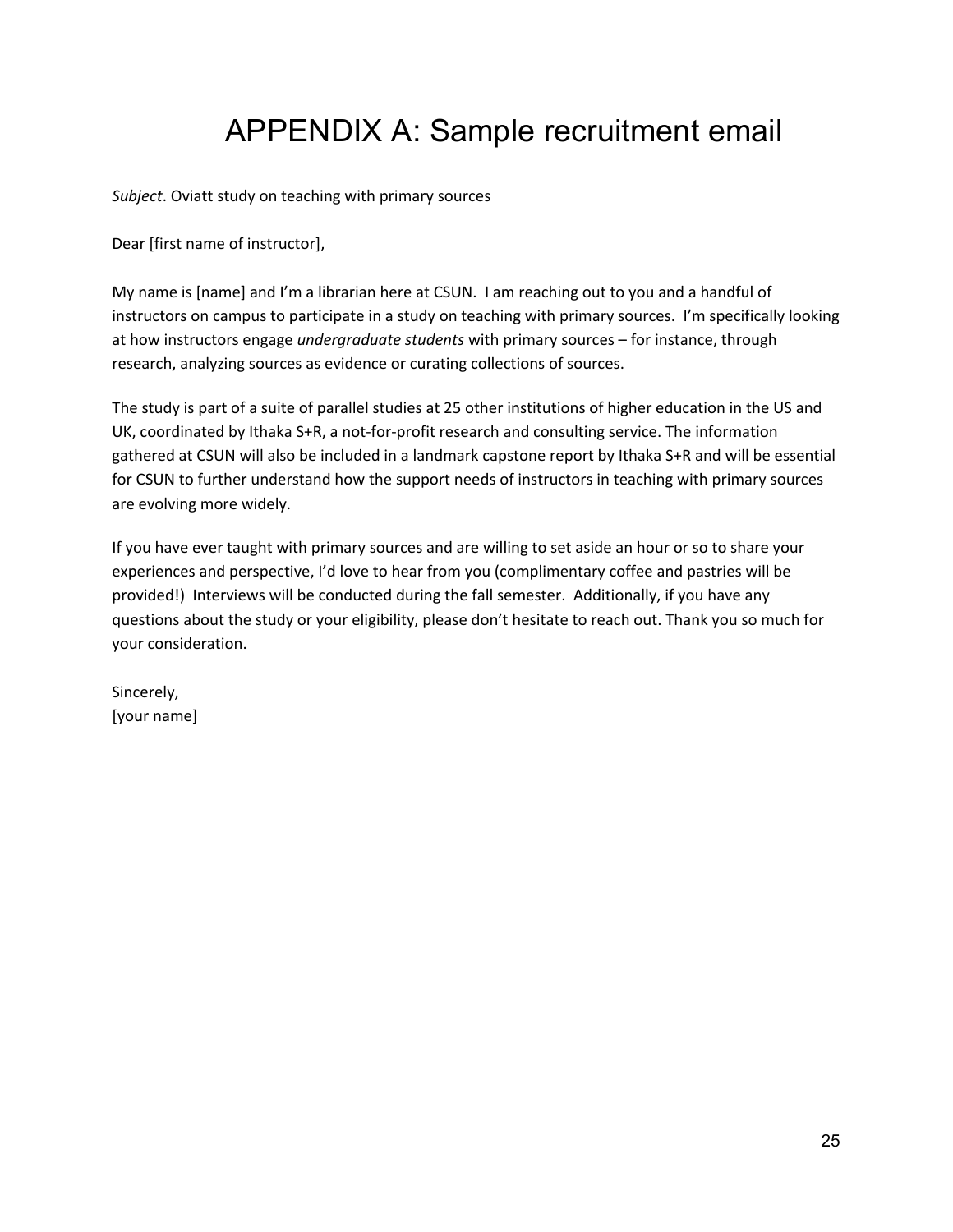# APPENDIX B: Informed consent form

### **California State University, Northridge CONSENT TO ACT AS A HUMAN RESEARCH PARTICIPANT**

### **Supporting Teaching with Primary Sources**

You are being asked to participate in a research study. Participation in this study is completely voluntary. Please read the information below and ask questions about anything that you do not understand before deciding if you want to participate. A researcher listed below will be available to answer your questions.

### **RESEARCH TEAM**

**Researchers:** Liz Cheney, Jamie Johnson, Nicole Shibata Department of Research, Instruction, and Outreach Services Department of Collection Access and Management Services 18111 Nordhoff St. Northridge, CA 91330-8327 (818)677-4729 elizabeth.cheney@csun.edu

### **PURPOSE OF STUDY**

The purpose of this research study is to examine humanities and social sciences instructors' practices in teaching undergraduates with primary sources in order to understand the resources and services that instructors at California State University, Northridge need to be successful in their work.

### **SUBJECTS**

### **Inclusion Requirements**

You are eligible to participate in this study if you are a CSUN instructor at least 21 years of age or older who teaches undergraduate students in the humanities and social sciences departments.

### **Time Commitment**

This study will involve approximately 60 minutes of your time in the form of a one-time interview.

### **PROCEDURES**

Your participation in the study involves a 60-minute, audio-recorded interview about teaching practices. As part of this interview you will be asked to show the researcher a syllabus from a course in which you teach with primary sources as a prompt to discuss elements of course design. The researcher may ask to keep a copy of the syllabus for research purposes. If a copy is provided, the syllabus will not be shared or reproduced except for internal research purposes. Sharing a syllabus is optional and you can still be interviewed if you decide not to share one.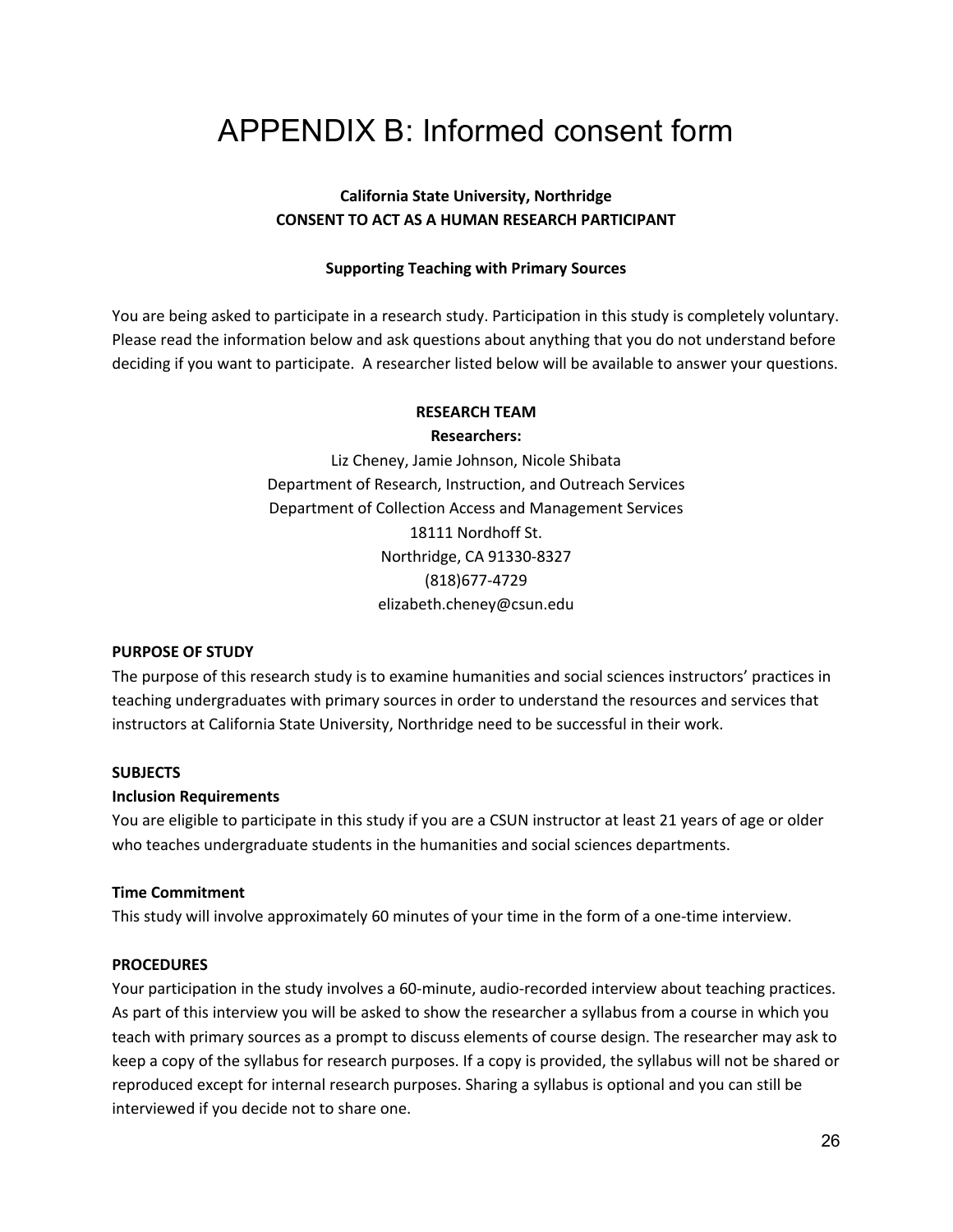#### **RISKS AND DISCOMFORTS**

This study involves no more than minimal risk. There are no known harms or discomforts associated with this study beyond those encountered in normal daily life.

#### **BENEFITS**

#### **Subject Benefits**

The possible benefits you may experience from the procedures described in this study include increased insight and awareness into teaching practices and support needs.

#### **Benefits to Others or Society**

The possible benefits to society may include greater insight into the breadth of practices around teaching with primary resources as well as identifying potential ways for libraries, archives, and other stakeholders to support these practices.

#### **ALTERNATIVES TO PARTICIPATION**

The only alternative to participation in this study is not to participate.

#### **COMPENSATION, COSTS AND REIMBURSEMENT**

#### **Compensation for Participation**

You will not be paid for your participation in this research study. However, participants will receive light refreshments (coffee and pastries), not to exceed \$10, during the interviews.

#### **Costs**

There is no cost to you for participation in this study.

### **WITHDRAWAL OR TERMINATION FROM THE STUDY AND CONSEQUENCES**

You are free to withdraw from this study at any time. **If you decide to withdraw from this study you should notify the research team immediately**. The research team may also end your participation in this study if you do not follow instructions, miss scheduled visits, or if your safety and welfare are at risk.

#### **CONFIDENTIALITY**

#### **Subject Identifiable Data**

Pseudonyms will be immediately applied to the interview transcripts, the metadata associated with the transcripts, and the syllabi if provided. Public reports of the research findings will invoke the participants by pseudonym and not provide demographic or contextual information that could be used to re-identify the participants.

### **Data Storage**

Recorded interviews will be stored as digital audio files by the principal investigator(s) in a nonnetworked folder on a password protected computer and transcribed by the investigator(s) listed on this protocol and a third party transcription vendor bound by a confidentiality agreement. These files will be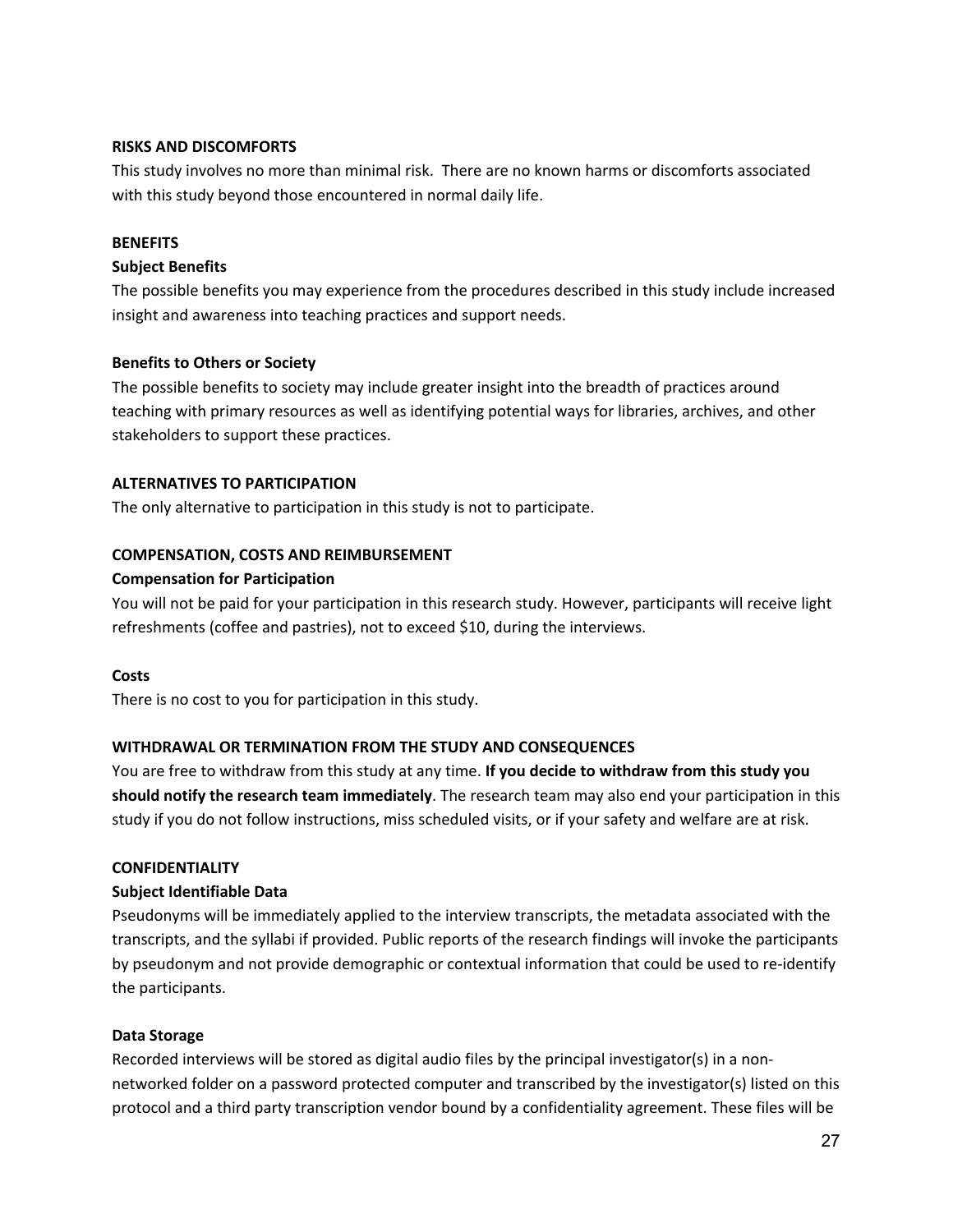destroyed immediately following transcription. Course syllabi will be stored as paper copies in a locked file cabinet only accessible to the investigator(s) and/or as digital files by the investigator(s) in a nonnetworked folder on a password protected computer.

#### **Data Access**

The researcher(s) named on the first page of this form will have access to your study records. Any information derived from this research project that personally identifies you will not be voluntarily released or disclosed without your separate consent, except as specifically required by law. Publications and/or presentations that result from this study will not include identifiable information about you.

### **Data Retention**

Immediately following transcription, the audio files of the interviews will be destroyed. Per the policies suggested on the CSUN Research Integrity website, the informed consent forms will be kept for five years and then destroyed.

### **Mandated Reporting**

Under California law, the researcher(s) are required to report known or reasonably suspected incidents of abuse or neglect of a child, dependent adult or elder, including, but not limited to, physical, sexual, emotional, and financial abuse or neglect. If any researcher has or is given such information in the course of conducting this study, she may be required to report it to the authorities.

### **IF YOU HAVE QUESTIONS**

If you have any comments, concerns, or questions regarding the conduct of this research please contact the research team listed on the first page of this form.

If you have concerns or complaints about the research study, research team, or questions about your rights as a research participant, please contact the Research and Sponsored Programs office, 18111 Nordhoff Street, California State University, Northridge, Northridge, CA 91330-8232, by phone at (818) 677-2901 or email at irb@csun.edu.

#### **VOLUNTARY PARTICIPATION STATEMENT**

You should not sign this form unless you have read it and been given a copy of it to keep. **Participation in this study is voluntary.** You may refuse to answer any question or discontinue your involvement at any time without penalty or loss of benefits to which you might otherwise be entitled. Your decision will not affect your relationship with California State University, Northridge. Your signature below indicates that you have read the information in this consent form and have had a chance to ask any questions that you have about the study.

### **I agree to participate in the study.**

- \_\_\_ I agree to be audio recorded
- \_\_\_ I agree to share a copy of a syllabus from a course I teach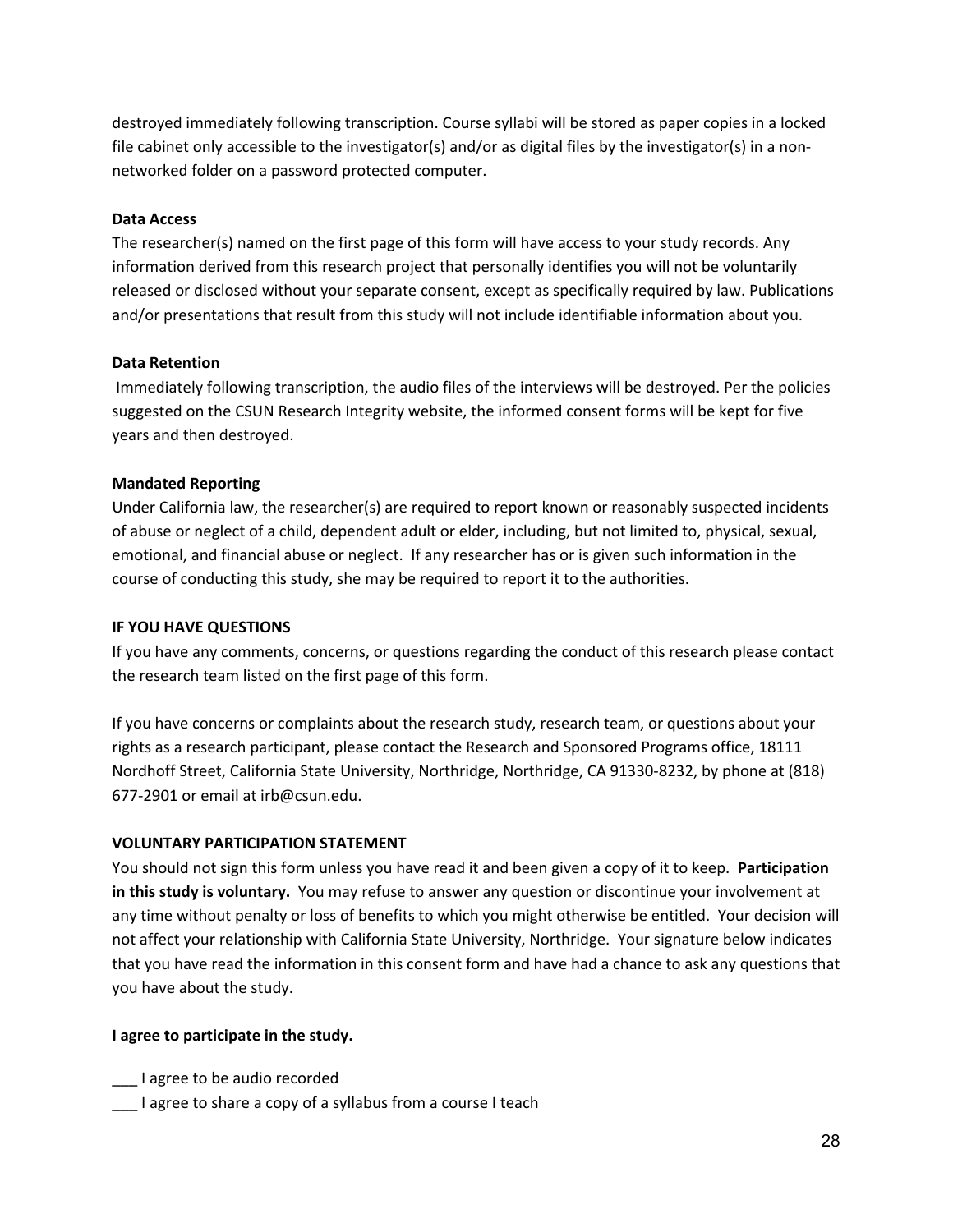| <b>Participant Signature</b> | Date |  |
|------------------------------|------|--|
|                              |      |  |
| Printed Name of Participant  |      |  |
| Researcher Signature         | Date |  |
|                              |      |  |

-------------- Printed Name of Researcher

 $\overline{\phantom{0}}$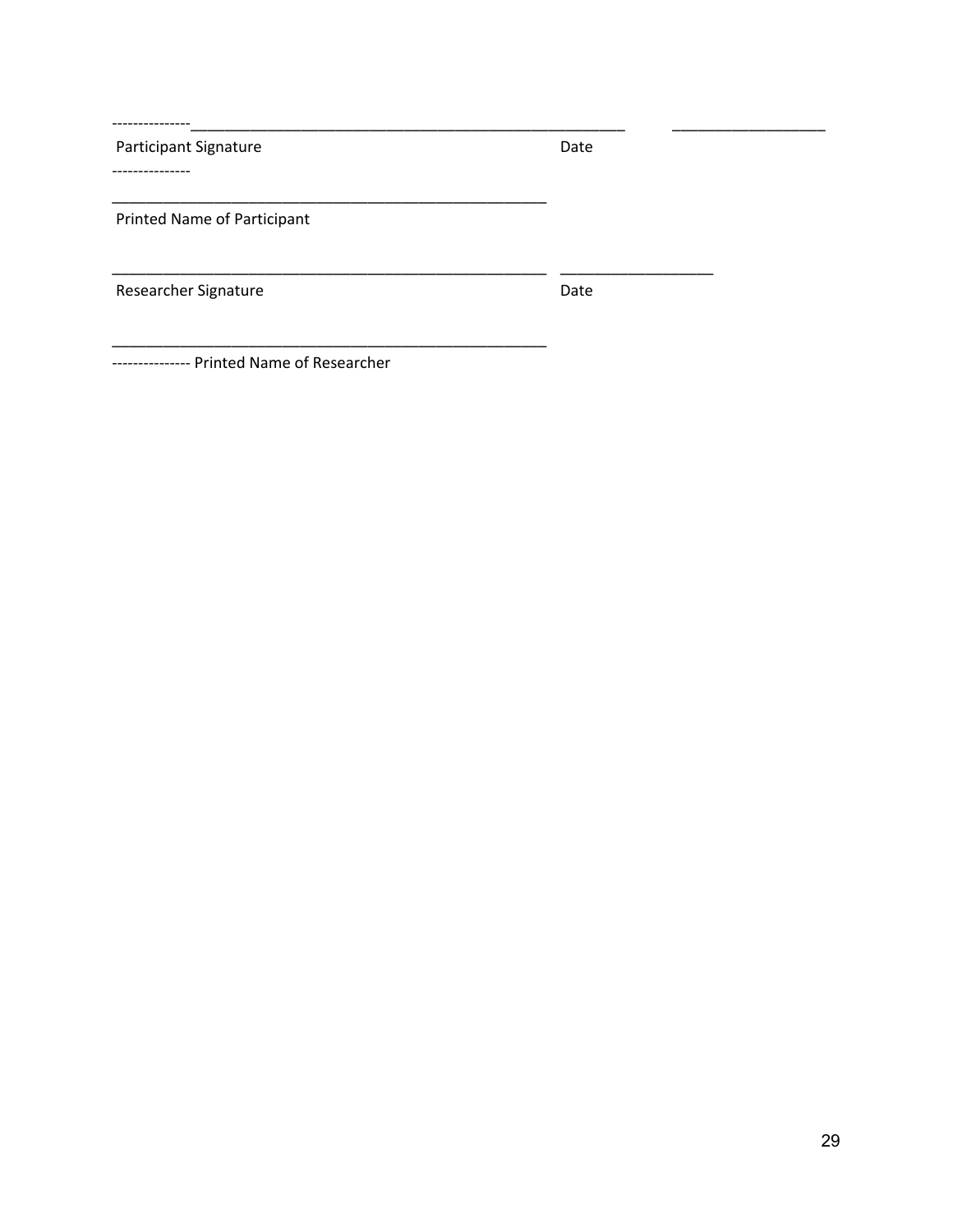# APPENDIX C: Interview guide

### *Background*

Briefly describe your experience teaching undergraduates.

- how long you've been teaching
- what you currently teach
- what types of courses (introductory lectures, advanced seminars)

How does your teaching relate to your current or past research?

### *Training and Sharing Teaching Materials*

How did you learn how to teach undergraduates with primary sources?

- formal training
- advice from colleagues or other staff
- trial and error

Do you use any syllabi created by others or do you make your own? Same goes for:

- assignment plans,
- collections of sources
- or other instructional resources (Canvas)

### *Course Design*

I'd like you to think of a specific course in which you teach with primary sources that we can discuss in greater detail.

- Do you have a syllabus you're willing to show me? I will not share or reproduce this except for research purposes.
- Tell me a bit about the course. *Examples: pedagogical aims, why you developed it, how it has evolved over time*
- Explain how you **incorporate primary sources** into this course. *If appropriate, refer to the syllabus*
- **Why** did you decide to incorporate primary sources into this course in this way?
- What **challenges** do you face in incorporating primary sources into this course?
- Do you incorporate primary sources into all your courses in a similar way? Why or why not?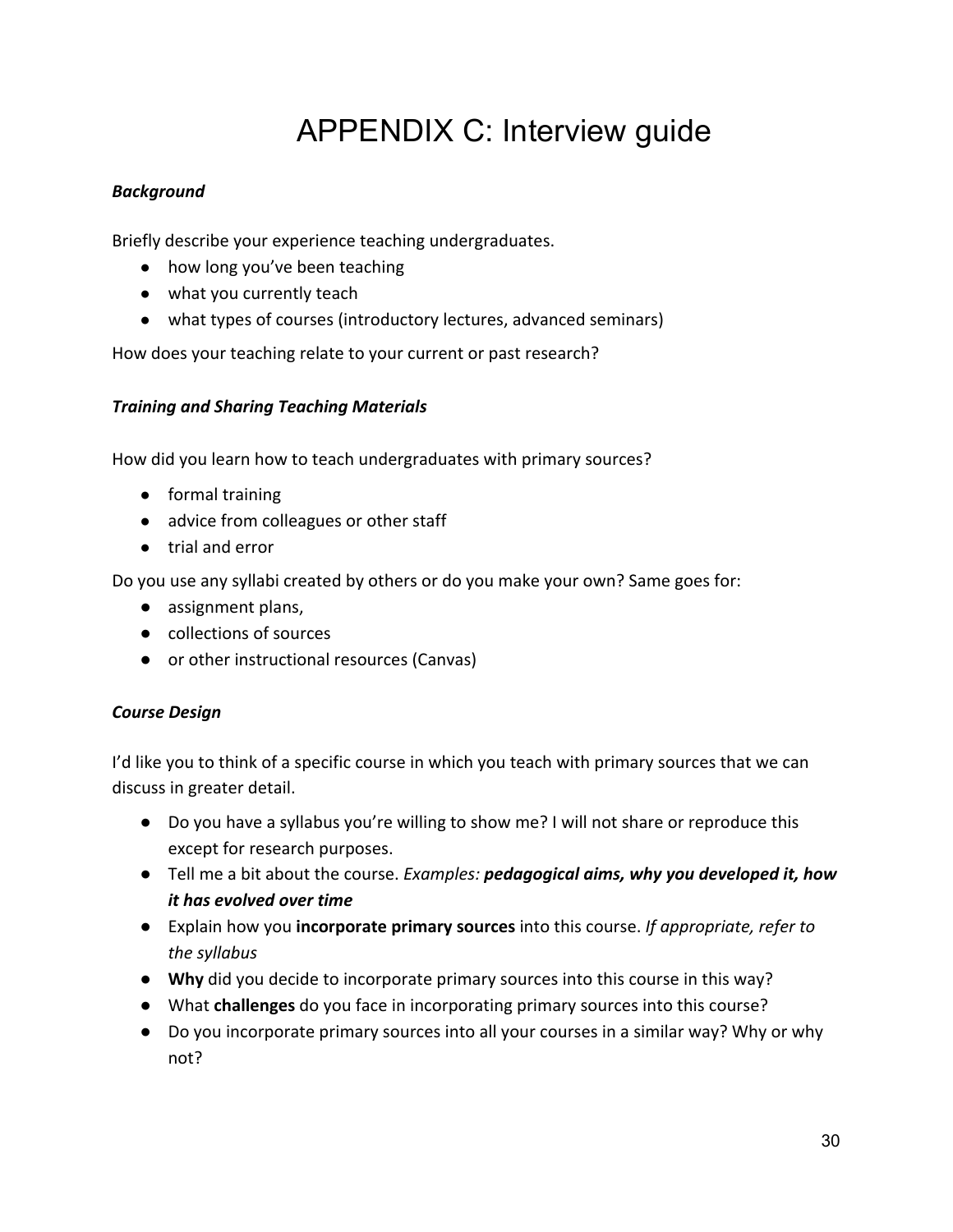In this course, does anyone else provide instruction for your students in working with primary sources? *Examples: co-instructor, archivist, embedded librarian, teaching assistant*

- How does their instruction relate to the rest of the course?
- How do you communicate with them about what you would like them to teach, how they teach it, and what the students learn?

### *Finding Primary Sources*

Returning to think about your undergraduate teaching in general, how do you find the primary sources that you use in your courses? *Examples: Google, databases, own research, library staff*

- Do you keep a **collection of digital or physical sources** that you use for teaching?
- What challenges do you face in **finding appropriate sources** to use?

How do your students find and access primary sources?

- Do you **specify sources** which students must use, or do you **expect them to locate and select** sources themselves?
- If the former, how do you direct students to the correct sources? Do you face any challenges relating to students' abilities to access the sources?
- If the latter, do you teach students how to find primary sources and/or select appropriate sources to work with? Do you face any challenges relating to students' abilities to find and/or select appropriate sources?

### *Working with Primary Sources*

How do the ways in which you teach with primary sources relate to goals for student learning in your discipline?

Why is it important for students in [discipline] work with primary sources?

- Do you teach your students **what a primary source** is? If so, how?
- Do you encounter any challenges teaching primary sources? *For example: Students accessing, finding, comprehending primary sources material.*

In what formats do your students engage with primary sources? *Examples: print editions, digital images on a course management platform, documents in an archive, born-digital material, oral histories*

● Do your students **visit special collections**, archives, or museums, either in class or outside of class? If so, do you or does someone else teach them how to conduct research in these settings?